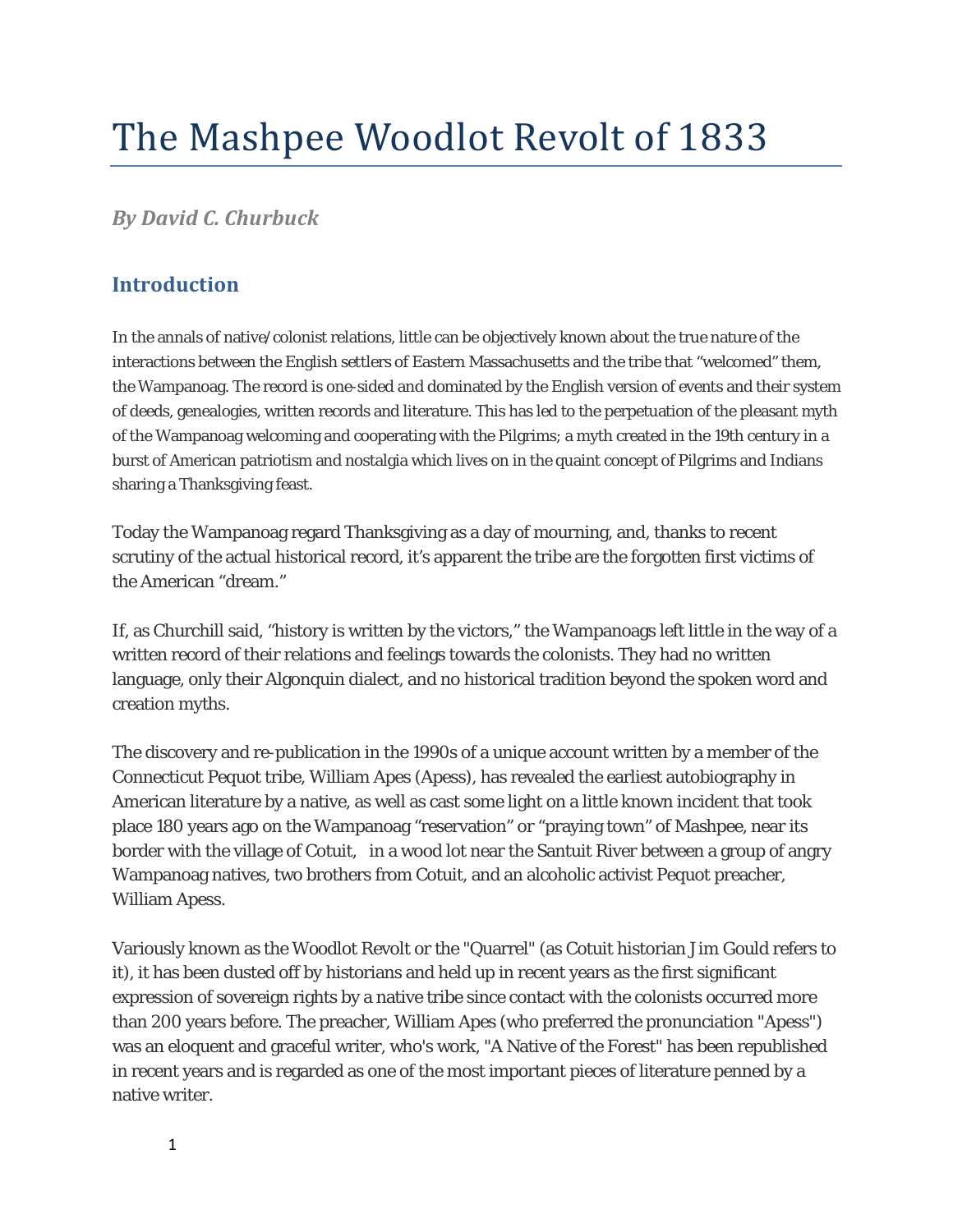Before rushing to an account of the events that happened that hot July morning in 1833, let me set the historical table with a quick summary of how Mashpee, our conterminous neighbor to the west, came to be, and attempt to convey a sense of what relations were between the whites of Cotuit and the natives of the Plantation of Marshpee.

## **The Wampanoags' first contacts with the English**

Before the English, with their love of deeds and records and certificates of birth, marriage and death, came to these shores, the history of the Wampanoag tribe -- which means "Children of the Eastern Light" in their Algonquin dialect, Wopanaak -- was purely an oral one, with no record left except the traditions and stories told by one generation to the next. Like their comprehension of private property, boundary lines and fishing rights, the Wampanoag sense of history was passed from one generation to the next through word of mouth and shared understanding.

In 1643, the Pilgrim's military "muscle", Captain Miles Standish, came to Cape Cod to buy land from the natives for the colonists. Land was everything to the Europeans. Land meant status, land meant class, land conferred rights that serfs and peasants could only dream of. In Europe land was inherited or conquered, rarely bought and sold, and the allure of the virgin forests of New England must have been breathtaking to the first settlers who saw before them as limitless wilderness that was theirs to take for a mere kettle and a hoe.



Yes, Standish negotiated the transaction with the Wampanoag leader Paupmunnuck that gave the English the rights to settle Cotachesset (modern Osterville) and Cotuit for the price of a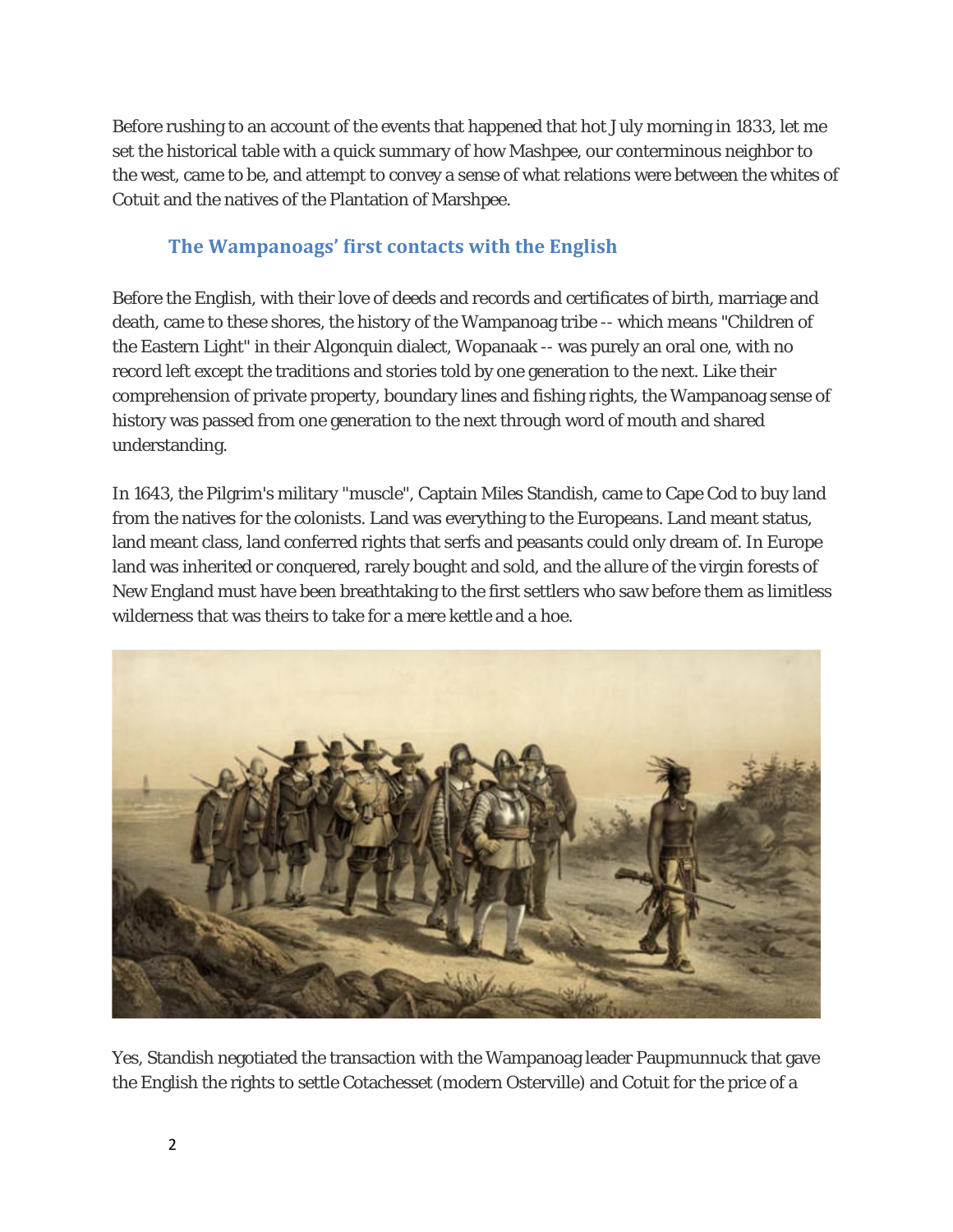kettle, a ho, and a promise to build a fence around the Wampanoag camp which may have been located on Oyster Harbors or Point Isabella according to Jim Gould.

The borders were blurry. Surveyors were a luxury and boundaries and limits were rough descriptions of streams and boulders, landmarks and limits. Little was written down and put on file, and indeed, Paupmunnuck and his people may not have comprehended what such a transaction meant, especially when it came to concepts such as trespassing to a people accustomed to moving from camp to camp with the seasons, moving inland in the winter for shelter and to the coast in the summer for the same reasons we prize the shore today.

The western border between Barnstable and the Indians was set along the banks of the Santuit River and Santuit Pond. Such "rivers" or streams were incredibly valuable sources of protein when the herring run happened every spring, and were also potential sources of power to drive grist mills for the grinding of corn.



The settlers may have regarded the Santuit River as a convenient source of these things, but the Wampanoags told the story of how it was created by a frustrated giant man-sized trout named , who upon hearing the siren song of a beautiful Wampanoag maiden singing on the shores of Santuit Pond, thrashed and wriggled his way through the forest from Popponesset Bay to find her, only to die just yards from his doomed love. She was also transformed into a fish, but died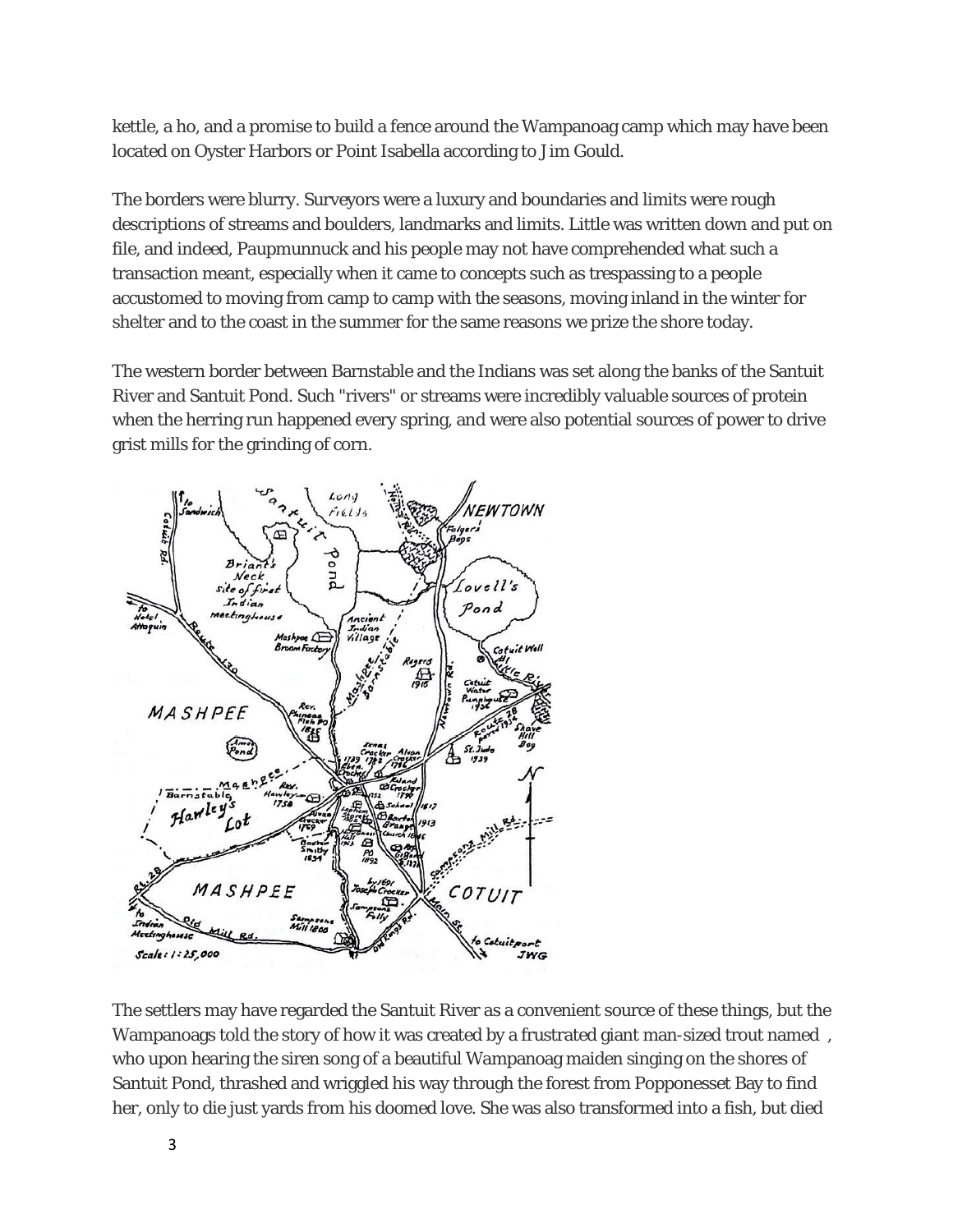of grief and both of them buried together in the Trout Mound which stands today a short distance to the south and east of the herring ladders at the southern end of Santuit Pond.

This area of Mashpee and Santuit is where the rest of this story is focused so let's focus on the map for a moment.



## **The Founding of "Marshpee"**

Mashpee was formed in the 1660s by Richard Bourne of Sandwich, a prominent lawyer and minister who was part of the early missionary movement led by John Eliot -- the minister who translated the Bible into Wopanaak -- and which led to the founding of Harvard College as a so called "Indian School." The conversion of the savages was an immediate priority of the first settlers, and Bourne acted as a liaison between the whites of this area and the tribe, administering to them during an epidemic where his survival conferred some god-like attributes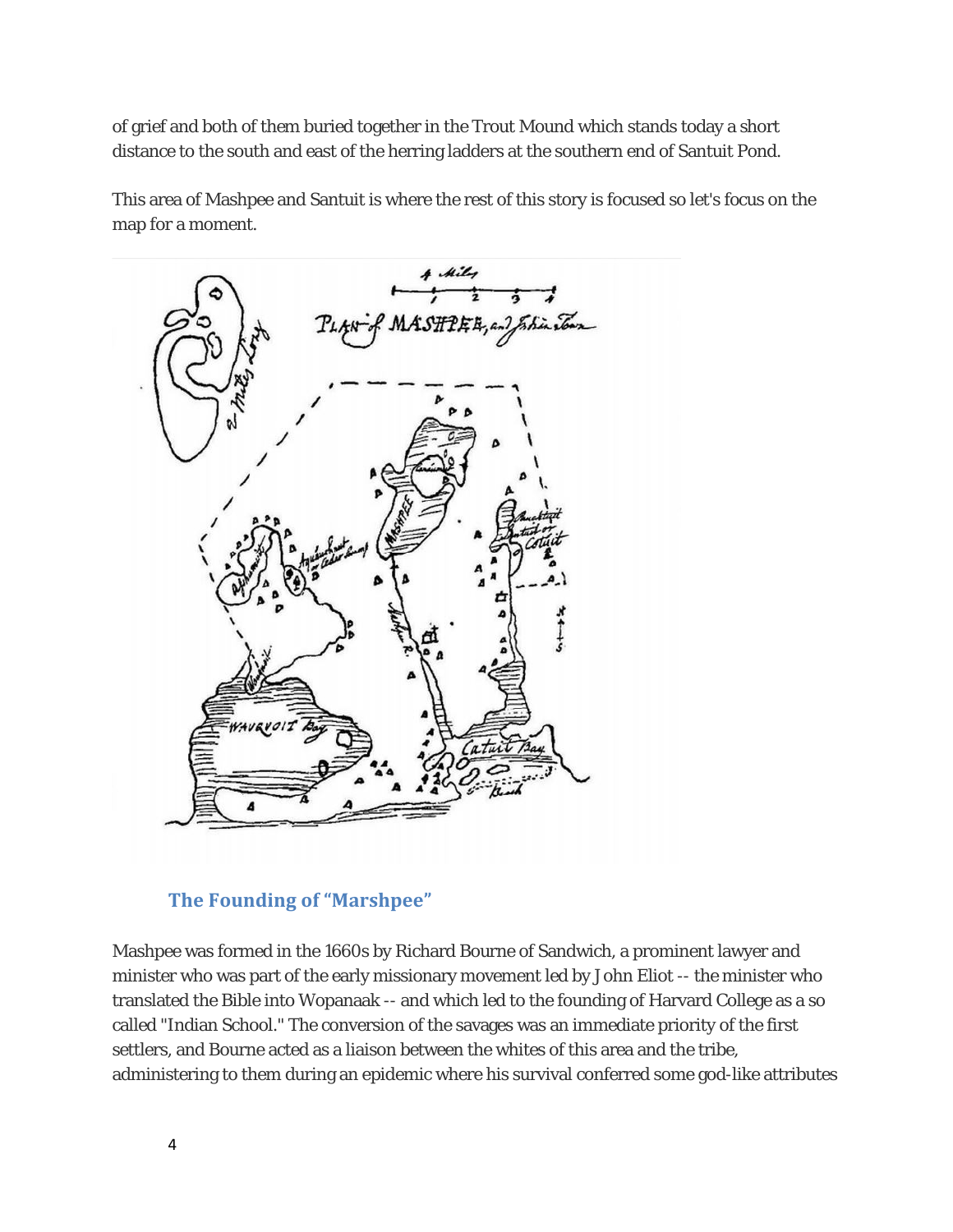in the eyes of the natives, and working on their behalf to acquire land in around the area to



In 1660 Bourne completed the purchase of the 16 square miles that roughly comprise Mashpee and established a deed which granted the land to the Wampanoags with restrictions on their ability to sell that land to the English who were always hot for land and indeed, were beginning to trespass and poach on the lands Standish didn't buy in 1648. Bourne addressed the fuzziness of the western border between Barnstable and Mashpee, and at his insistence the boundaries were re-set to move the line around the "ancient Indian" village at the southeast corner of the pond.

In 1661 a meetinghouse for the tribe was built on Briant's Point on the southern end of Santuit Pond. This was replaced by another structure in 1670 , the same building that was eventually moved in 1770 to its present site on Route 28, the Old Falmouth Road.

In 1670 tensions between the settlers and the tribe deteriorated -- with the Wampanoag leader Metacomet, or "King Philip" as he was called by the colonists, leading the Wampanoags from their headquarters on Mount Hope Bay near modern Bristol, RI on a three year war of burnings, kidnappings, and terror that swept eastern Massachusetts and Rhode Island but never involved Cape Cod.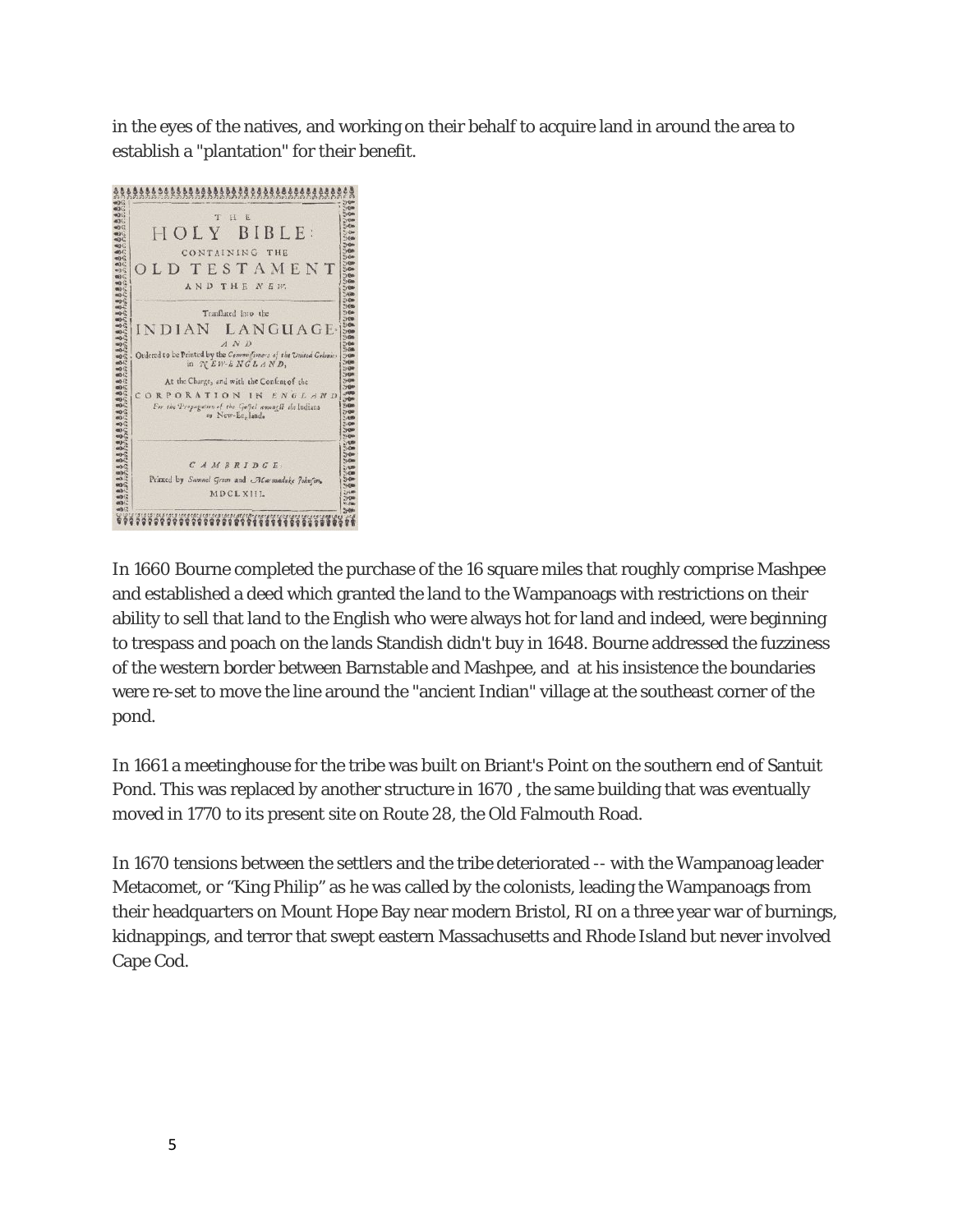

Mashpee was viewed as the prototypical "Praying Town" -- one where the influence of the missionaries and the conversion process into Christianity was sufficiently advanced that the tribe could be trusted. One can only assume the level of tension and emotions that ranged along the border of Cotuit and Mashpee during those tense years, marked in American history as perhaps the bloodiest per capita according to the historian Nathaniel Philbrick in his excellent history, "*The Mayflower*."

Post war, as the colonists enacted a terrible retribution against the Wampanoags, resettling large numbers on Bermuda, while permitting alcohol to further erode their numbers, the missionaries resumed their conversions and ministrations, using the institution of the Congregational Church and the Society for the Propagation of the Gospel as the civilizing center of life in Marshpee. Because the focus of the Harvard Indian College was the training and ordination of native ministers, the college played an integral role, a very paternalistic one, in overseeing the affairs of the village.

This paternalism persisted throughout the 1700s, manifesting itself in a combination of church and state -- in this case church and colony -- oversight consisting of a board of white overseers who looked after the affairs of the tribe, raised money to pay its expenses and provided the funds to pay the salary of the minister, the parsonage and meetinghouse.

The sovereign status of the Wampanoag tribe who lived in "Marshpee Plantation," the praying town established for their benefit by Richard Bourne, is a fascinating story that persists in its telling through modern times as the tribe fought for Federal recognition, its ancestral lands, and its own cultural identity.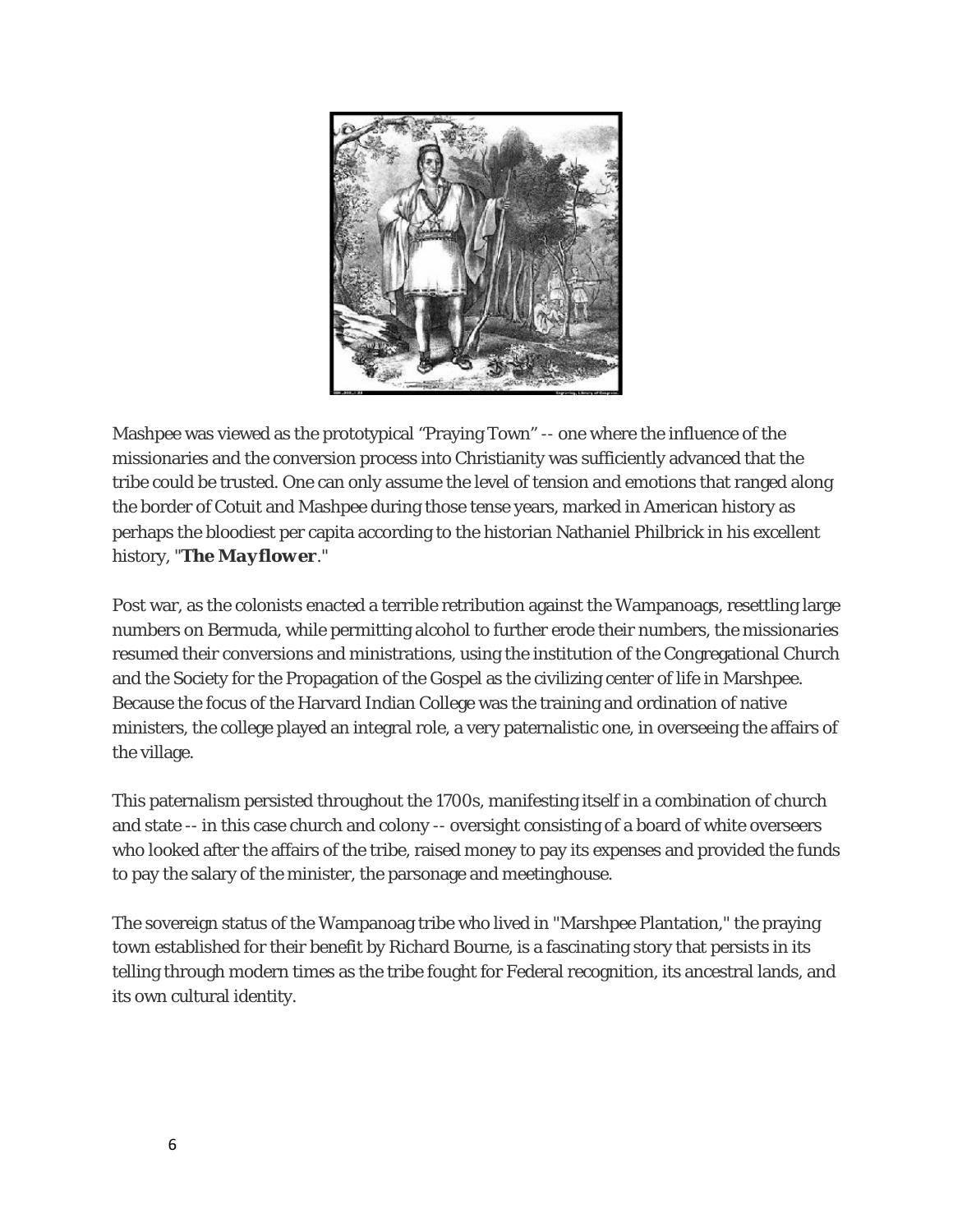#### **The 1700s**

In the 18th century, in the aftermath of the King Philip War of 1675, the Wampanoags who lived in Mashpee were joined by members of other tribes, all seeking a community with a common language and practices. The tribe was making a transition from its traditional *wetu* style of hunter-gather living, moving between winter and summer encampments to seek shelter from the blizzards inland and to be near shellfish during the summer months. The English system of private property and the colonists' insatiable appetite for land had boxed the tribe into the space defined for them by Richard Bourne, an arrangement known as an "entailment" that forbid the sale of any lands to outsiders without the unanimous consent of the tribe. The Church, so crucial to the formation of the concept of a "Praying Town," continued to be the dominant social structure in Mashpee, pushing the tribe's members to adopt English dress, learn English, convert to Christianity and integrate themselves with their non-native neighbors.

That "integration" led to some deplorable practices ranging from "debt slavery" where the Wampanoag were put into the debt of English merchants or farmers and then pressed into forced indenture to work those debts down to a general racism that . The practice of debt enslavement became so acute that the native preacher Simon Popmonet (a descendant of the sachem Paupmunnuck) complained to the legislature about the terrible practice which saw children and elderly alike pressed into unpaid labor. It was noted that a father and son, working off a debt, worked as a crew of a Nantucket whaling ship and for two consecutive three-year voyages forfeited their entire wages to the ship's owners as part of their debt service.

The Anglicization of the tribe, the conversion to Christianity, the impact of war (many Wampanoags fought in the Revolutionary War), the terrible effects of alcohol and the high mortality of the whale fishery cut deeply into the male population. The gender imbalance - brought about the lasting after effects of the post-war retributions (a large number of Wampanoags were forcibly relocated to Bermuda), the impact of the Nantucket whaling fishery, and the general violent, short life-span of a 17th century male -- left a void in the Mashpee society. Widows turned to the church and the tribe's members began to intermarry with members of other tribes, African-Americans, even Hessian mercenaries who made their way to Mashpee after the end of the Revolutionary War.

The tribe that remained, several hundred at most, clustered together in three settlements -- one near Ashumet Pond, another near the shores of Santuit Pond, and a third near Nantucket Sound and South Cape Beach. There was no form of government aside from the traditional tribal structure of sachems and sagamores.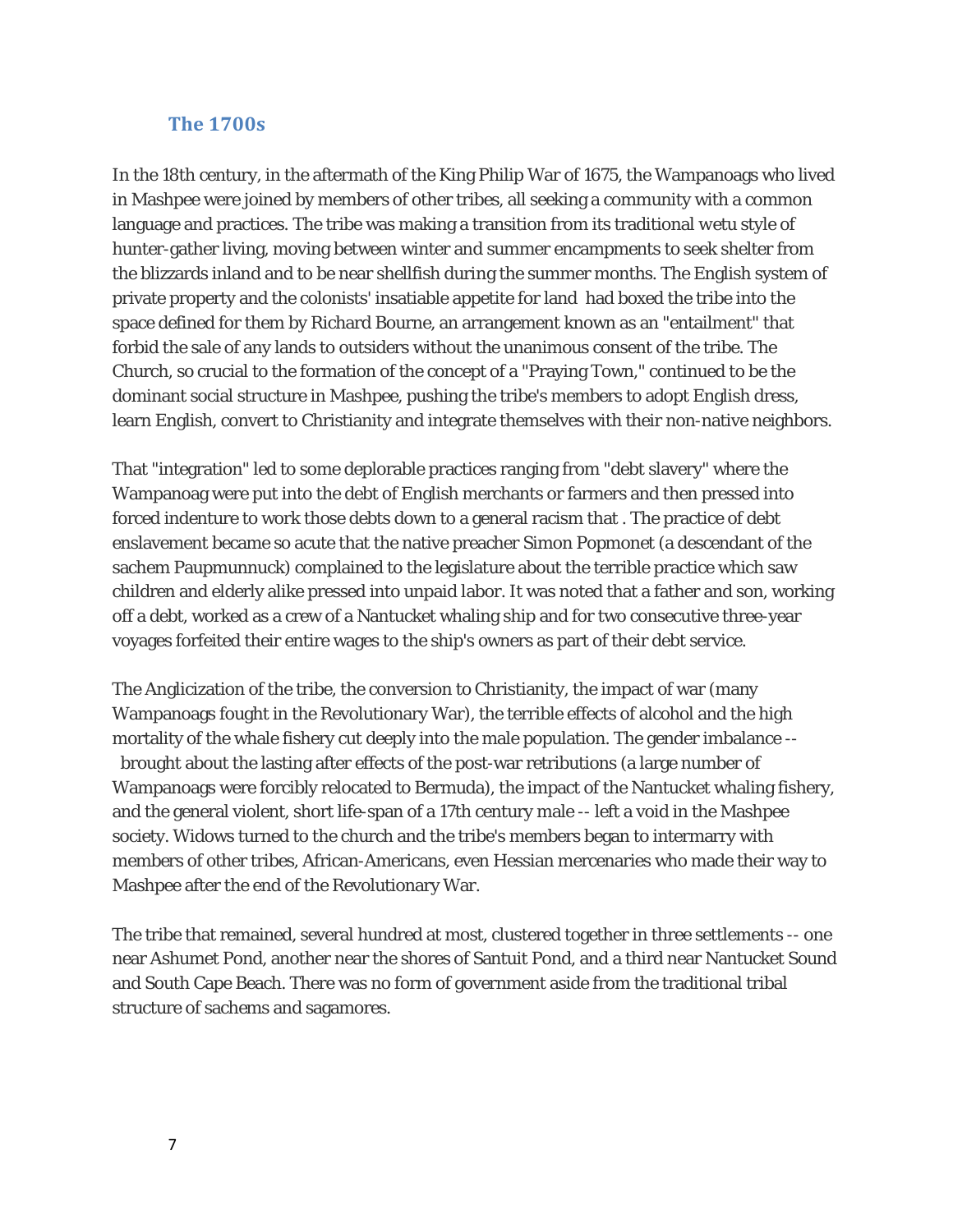## **Harvard and Governance through the Church**

The rulers of the tribe were a board of white overseers, who were first appointed by the trustees of Harvard College and who provided for the tribe's religious needs by educating and sending it a succession of ministers, and then the State. No Wampanoag served on the board of overseers. The overseers provided the tribe with a succession of preachers -- all Congregational, the prevalent denomination of the English and the faith of the Society for the Propagation of the Gospel, the early movement led by Jonathan Edwards and John Eliot to convert *"the poor blind Indians in New-England."*

The center of the tribe's life was a meeting house constructed in the late 1670s after the conclusion of King Philip's War on Briant's Neck on the southern shore of Santuit Pond, not far from the ancient tribal village, herring run on the Santuit River, and the mound of the Trout Grave. The building was built by Richard Bourne's son, Shearhashaub with the construction funded by the Williams Fund of Harvard College, the primary source of funds for the religious needs of Mashpee through the 19th century. The meetinghouse was rebuilt at one point, and in 1717 it was moved by oxcart to its present location on Route 28, the old Falmouth-Barnstable road about one mile west of the Santuit River, on a hill above the Mashpee River.

The pastors and preachers of Mashpee were:

- 1. Richard Bourne, 1670-1685
- 2. Simon Popmonet, 1685-1729
- 3. Joseph Bourne, 1729-1742
- 4. Gideon Hawley, 1758-1807
- 5. Phineas Fish, 1808-1833
- 6. "Blind Joe" Amos, 1810-1836
- 7. William Apess, 1833-1835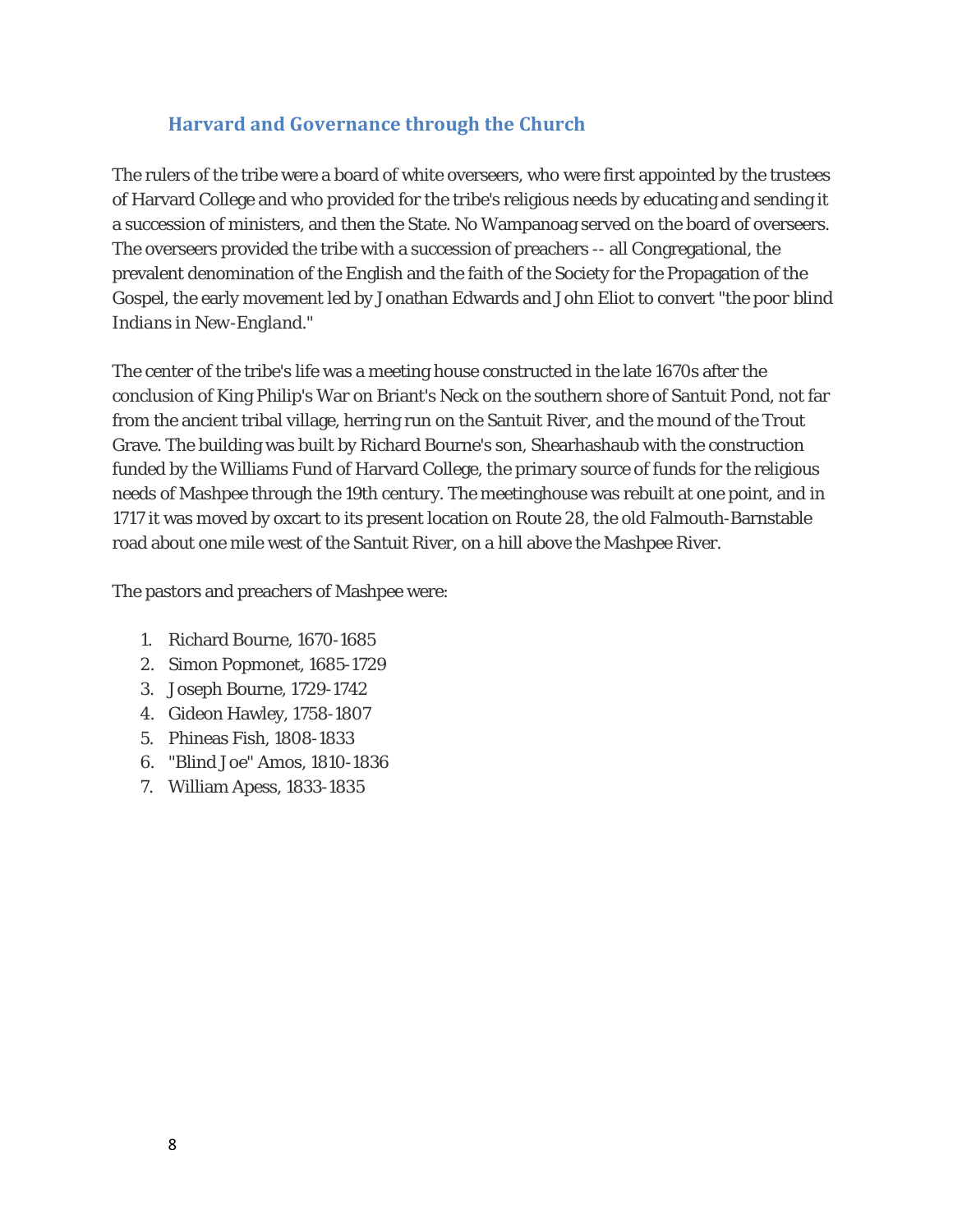

The last of the ministers subsidized by Harvard's Williams Fund was Phineas Fish. He and his predecessors were provided for by the Corporation of Harvard College and were given the rights to a woodlot on the eastern side of town, a common parsonage arrangement in colonial times that permitted the minister to gain an income beyond the collection plate by selling pasturage or logging rights to others. That woodlot would prove to be the flash point of this story.

The 1700s were a time of complaint and friction by the Indians of Mashpee against the incursions of the white settlers that surrounded them on three sides. Delegations were sent to Boston to complain about debt slavery, white squatters, trespassing on Indian lands and other grievances. In 1762, Ezra Stiles, the president of Yale College, one might assume as a guest of the recently installed Hawley. In his journal he placed the population of Mashpee at 250, consisting of about 75 families scattered throughout the plantation living in "about 60 wigwams (Wetus) and 6 houses." The Stiles map shows there was no village or other definable concentrations of population, though there were pockets around Ashumet Pond, Santuit Pond and South Cape. The dwellings on Stiles map approximate the location of the so-called "ancient-ways" – the early paths.

Campisi writes in *The Mashpee Indians, Tribe on Trial*, "The map supports the view that the Mashpees were geographically, as well as socially isolated from the white settlers. The bulk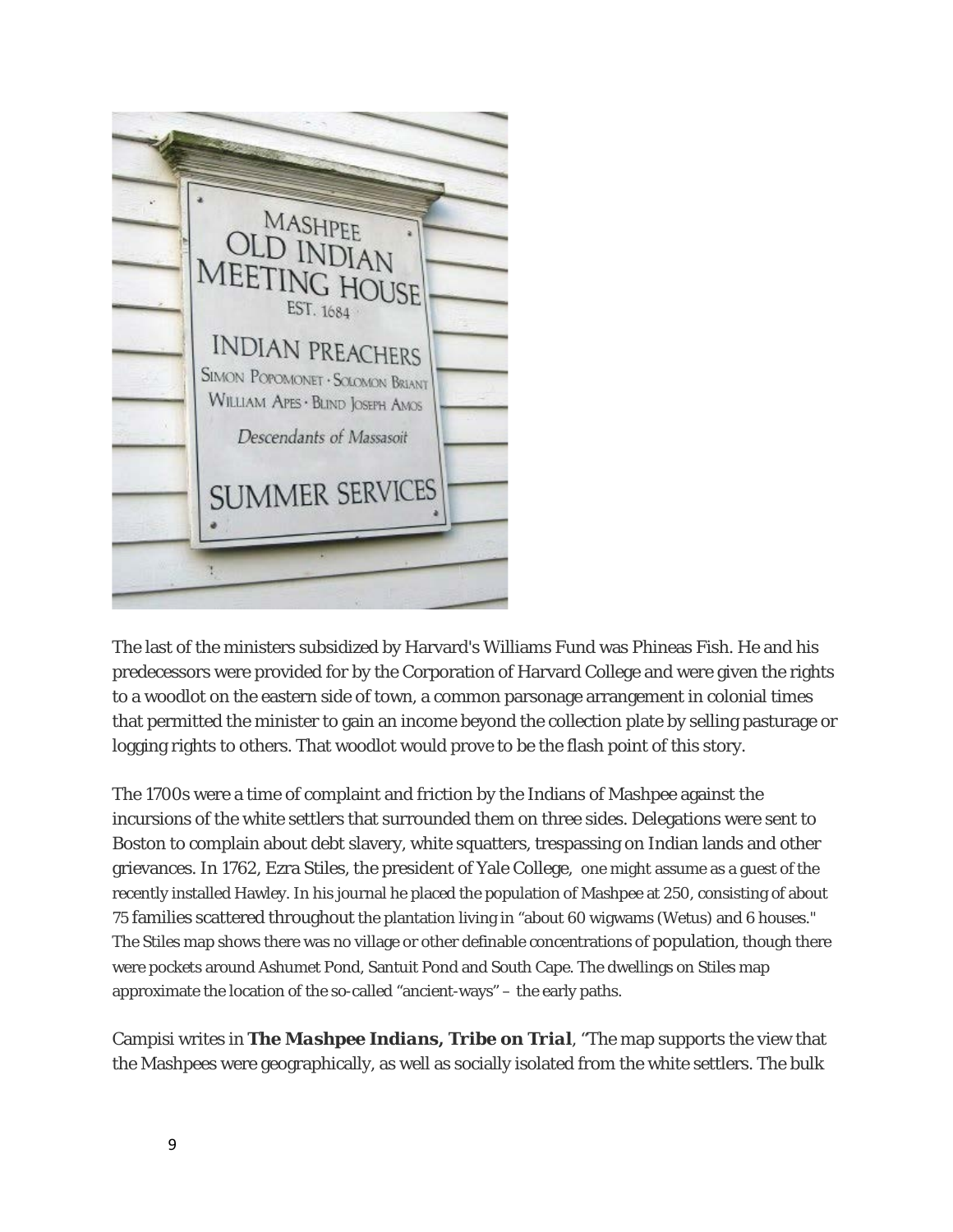of their residents as well as the church, the principal meeting place, were on the south side of the plantation."

The parsonage -- the minister's home -- was located near the present day intersections of Route 28 and Route 130 near the Santuit River/Santuit line. Gideon Hawley's home is near the gas station on the northwest corner of the intersection, located on a slice of land that the old maps indicates was actually part of Sandwich (for reasons unknown to this writer, along with another piece designated as Sandwich near where the Santuit River pours into Shoestring Bay. Phineas Fish, the minister who succeeded Hawley, made his home a bit to the north, just south of the Trout Mound.

## **The Reverend Phineas Fish**

Phineas Fish is the key player in the factors that led to the Woodlot Revolt of 1833. After graduating from Harvard in 1807 he was appointed as the official missionary and Congregationalist Minister of Mashpee by the overseers in 1809. He was granted an annual salary of \$520, a \$350 "settlement" fee and "as much meadow and pasture land, as shall be necessary to winter and summer." According to Donald Nielsen in *The Mashpee Indian Revolt of 1833, "*The sale of wood from the parsonage woodlot brought him several hundred dollars more each year. Fish was assured a comfortable living on Mashpee land with money designated to help the Indians, yet he was in no way accountable to his Indian flock."

The Reverend Fish was not popular with the Indians. As non-tribal residents came into town and intermarried with the old Wampanoag families, they brought with them new denominations that threatened the Congregationalist hold over the Plantation. By the time Fish arrived in Mashpee the tribe had shifted their religious allegiances to the Baptists and an Indian preacher named Blind Joe Amos. Fish, from his pulpit in the Indian's Meetinghouse, ministered to an increasingly white-flock, most of whom (one can assume) were residents of Cotuit. In reflecting on the Indian's tergiversation from his ministry, Fish wrote that he had "survived" as many as seven different sectarian preachers and "felt pain in seeing these good houses used for the purposes of Baptist and Methodist meetings....the sectarian busy bodies now feel quite sure of demolishing the remnant of Congregationalism...Religion should be respectable and orderly. The Indians are given to excitement and revivalism."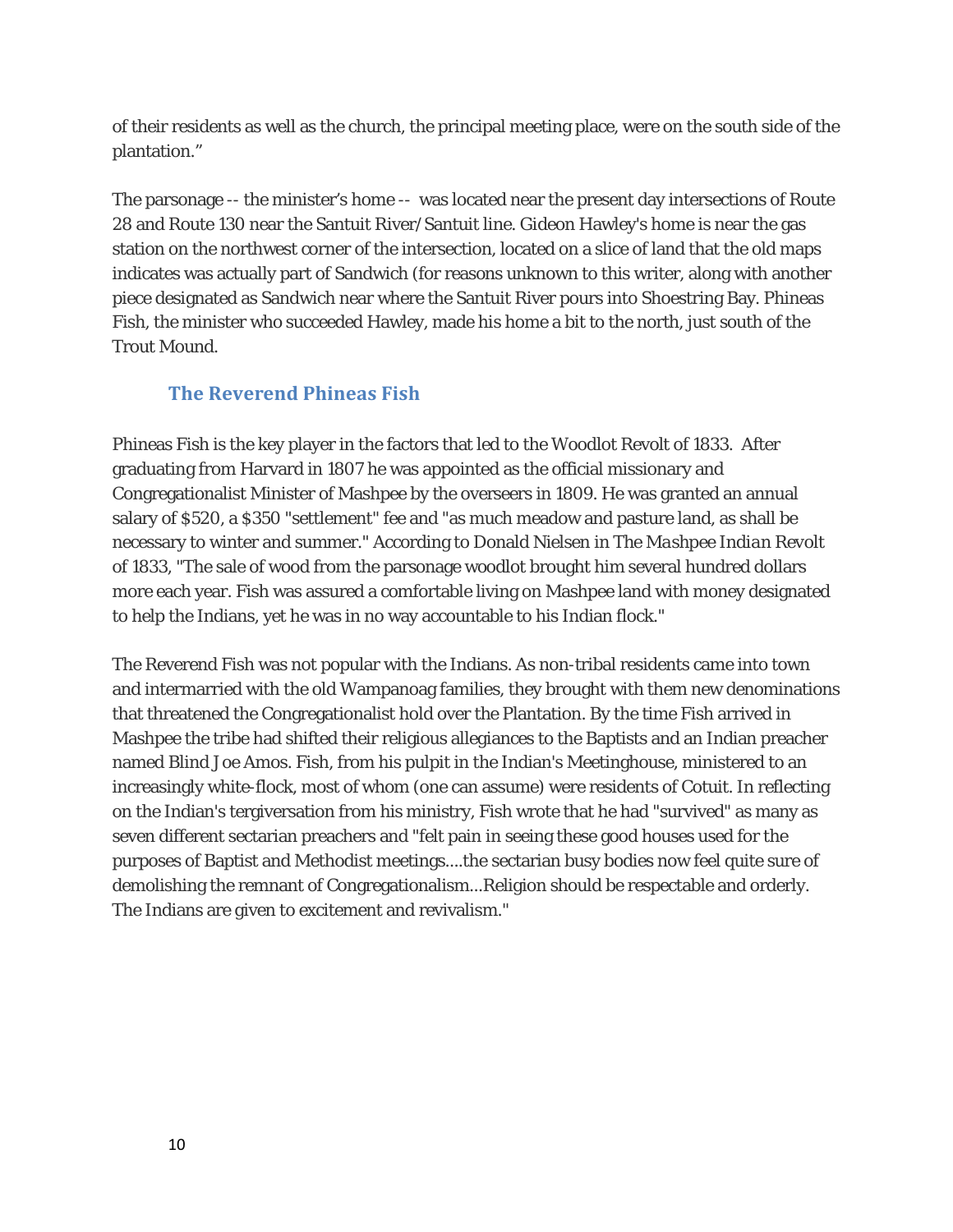

Fish's religious differences and takeover of the Meetinghouse was only one reason his presence in the town caused the tribe to resent him. A particular sore point was his decision to lease the logging rights of the woodlot to two Cotuit brothers, the Sampsons.

## **Wood**

Thoreau in his account of his walk down the sandy peninsula, *Cape Cod*, wrote of the deforested wasteland that was the Cape in the 19th century. Deforestation to fuel the Sandwich Glass factory, to speed the evaporation of sea water for the production of sea salt, and the general sparse sandy soil made trees a premium on Cape Cod in the 19th century. Cut off from commerce, its economy based on fish, shellfish, the harvesting of salt hay, and the employment of its men as whalers and sailors, a commodity as basic as a cord of fire wood was a very valuable asset. The overseers of Mashpee "do not allow more wood to be carried to market, than can be spared; but it is for the general interest, that three or four hundred cords should be annual exported to Nantucket and other places."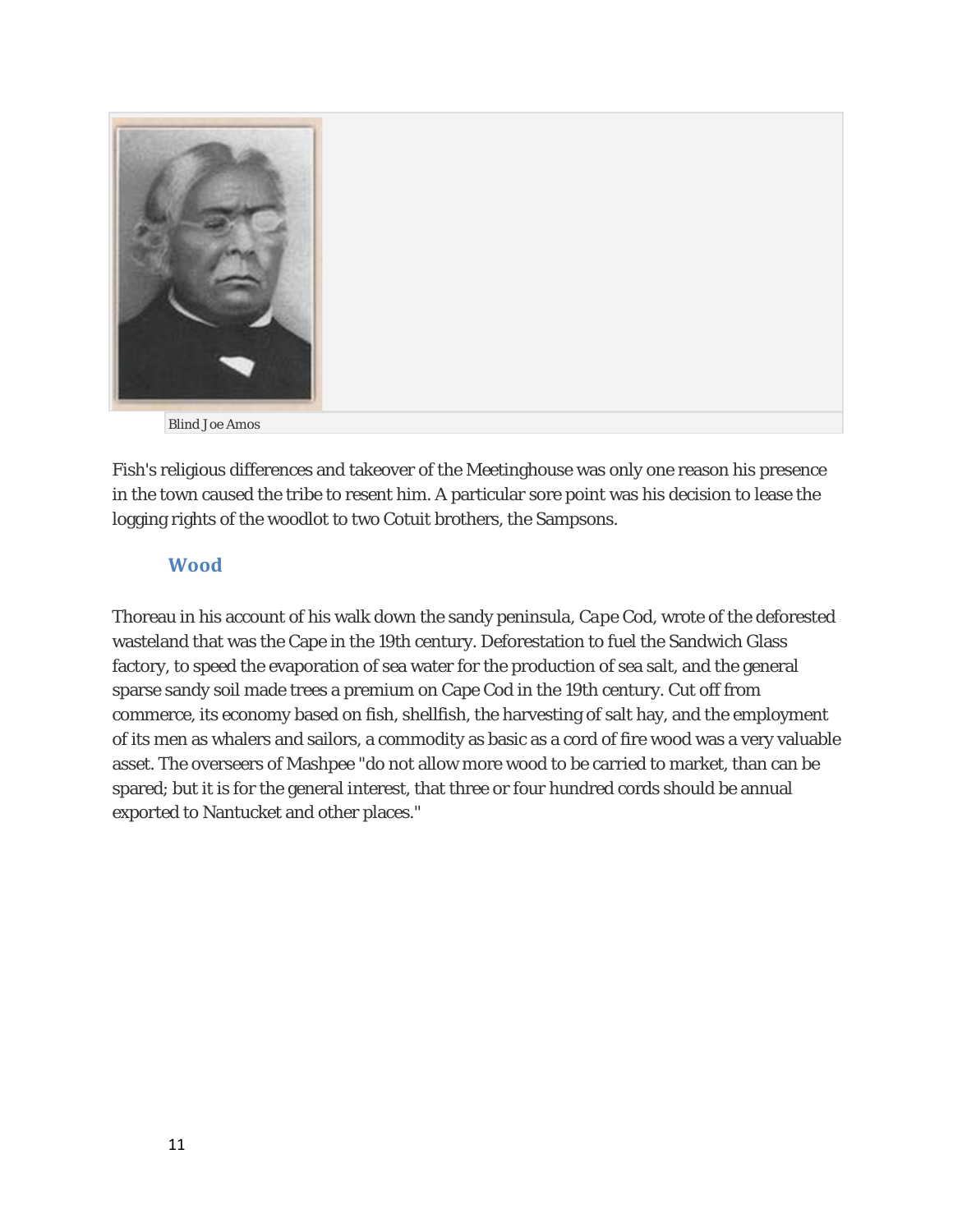

Old photographs of the Cotuit waterfront show immense stacks of cordwood on piers awaiting loading on packet schooners bound for Nantucket. Cordwood Lane which leads through the woods of Eagle Pond to Cotuit's Inner Harbor is one vestige of the old cordwood trade. Grand Island or Oyster Harbors, was long a woodlot worked to supply Nantucket's insatiable demand for fuel. If Thoreau found Cape Cod devoid of trees, then Nantucket was bald, a sandy moor that demanded huge amounts of wood for the whaling ships that needed to render whale blubber into whale oil on the big brick try-works that sat amidships. Cotuit was perfectly positioned navigationally as the port of preference for the wood trade. With the prevailing breezes from the southwest in the summer and the northeast in the winter, a schooner could make the 25 mile voyage across Nantucket Sound on a single tack in each direction. The Reverend Fish's woodlot, a scant two miles from Cotuit Bay, was perfectly positioned to supply that trade. The overseers had no problem with opening up Mashpee's natural bounties to the whites, most of whom harbored resentment of the riches left untouched inside of Richard Bourne's Praying Town. The overseers rented lands inside of Mashpee's borders to the whites for the grazing of livestock, they auctioned off wood shares, permitted fishing and shellfishing on its streams and ponds, and, in Nielsen's words, "the overseers believed there was plenty for all."

Life in Mashpee and Cotuit in the early 19th century was dominated by the fast growth of the Nantucket whaling fishery. Cranberries had not yet been cultivated commercially, transportation on and off the Cape was either by horse and wagon but mainly by ship, and there was little to no tourism in the modern sense of the word. The US Senator from Massachusetts,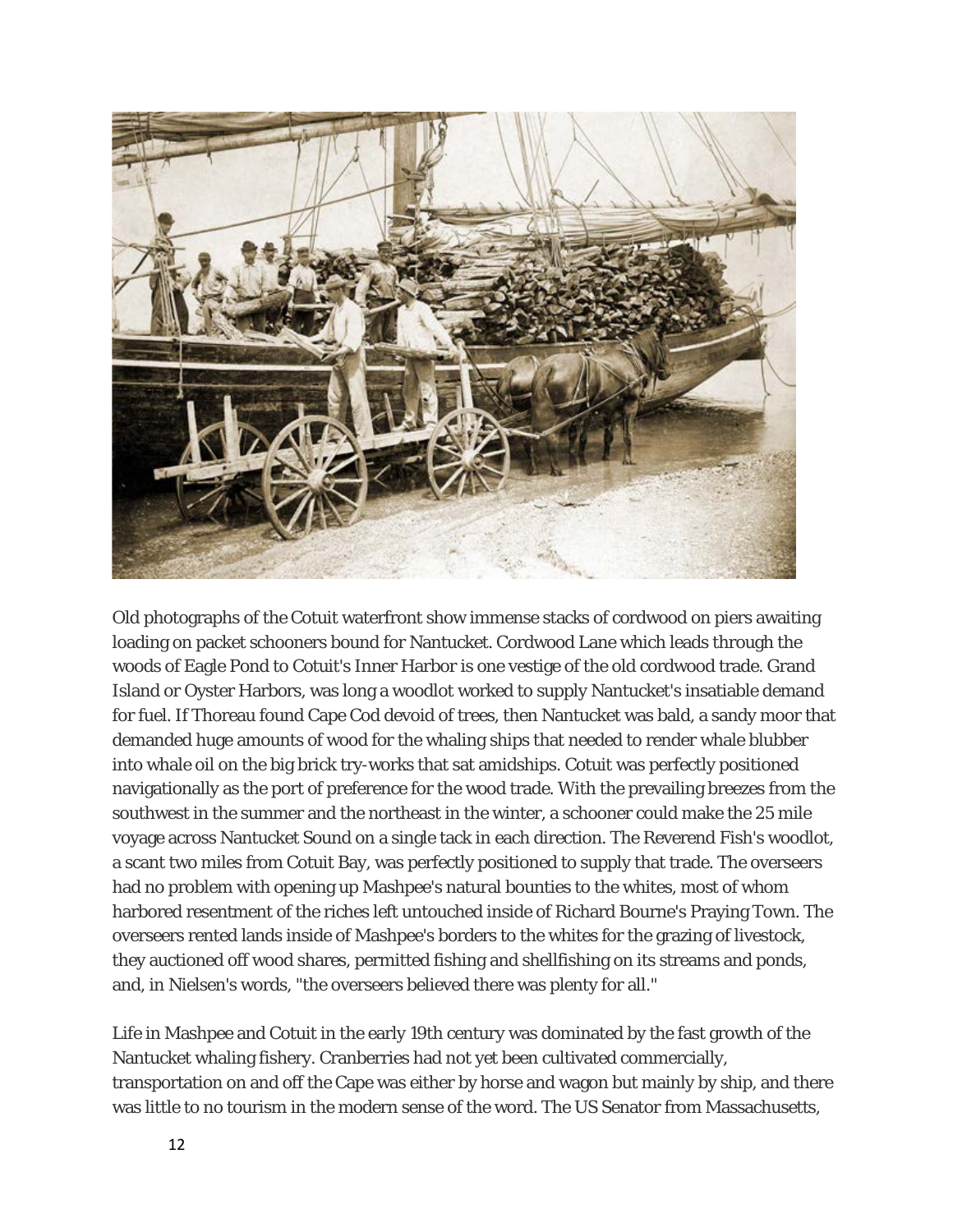Daniel Webster, was fond of fishing in Mashpee for sea-run brown trout, and may have lodged in the inn located in Santuit on the eastern banks of the Santuit River, the site of the present Cahoon museum. Other dignitaries, such as Yale's Timothy Dwight and Ezra Stiles, paid calls on the Reverend Gideon Hawley, the missionary to Mashpee and a graduate of that college's seminary who also made his home near the major intersection of modern day Routes 28 and 130. The economic life of the region was mostly agricultural and based on either fishing and shellfishing, farming such as could be encouraged from the sandy soil, some livestock, and the supply of manpower for the whaling fishery.

Wampanoag men were very active in the Nantucket whaling fleet and readers may recall that one harpooner of the *Pequod,* Tashtego, was a Wampanoag from the praying town of Aquinnah on Martha's Vineyard. The whaling fishery made a number of Quaker merchants very wealthy men, and for a time Nantucket was one of the most wealthy places on the planet, if not certainly the most international, its crews opening up the South Pacific in the early 19th century for the first time since the voyages of discovery by Cook. Whaling was an extremely dangerous profession and life on the greasy, slow, smoke-belching ships was neither easy nor especially lucrative for ordinary seamen. Some historians say Wampanoag employment in the whaling industry had a terrible effect of attrition on the male population. Those Wampanoag males that remained ashore practiced a subsistence lifestyle based on the traditional agricultural staples of corn, beans and squash, hunting and fishing.

#### **1833**

In 1833 Mashpee was still governed by the board of overseers appointed by the Governor and the Trustees of the Williams Fund of Harvard which furnished a minister and funds for his support as well as the maintenance of the old Indian Meetinghouse. An Indian pastor hadn't ministered to a flock in the meeting house for decades, and by the time the Rev. Gideon Hawley ended his tenure, the Wampanoags had started to drift away from Congregationalism to the Baptists and Methodists, the former led by the Rev. "Blind" Joe Amos, a Wampanoag. In 1809 Harvard appointed one its own, the Reverend Phineas Fish, to be the official missionary and Congregationalist Minister of Mashpee. Fish was paid an annual salary of \$520, a \$350 "settlement fee" and granted "as much meadow and pasture land, as shall be necessary to winter and summer." The historian Donald Nielsen, in his essay "*The Mashpee Indian Revolt of 1833"* wrote: "The sale of wood from the parsonage woodlot brought him [Fish] several hundred dollars more per year. Fish was assured a comfortable living on Mashpee land with money designated to help the Indians, yet he was in no way accountable to his flock."

That lack of accountability, and what emerges through time as a somewhat churlish personality, was the undoing on Phineas Fish and the spark of the Woodlot Revolt. The tinder was supplied by William Apess, a fascinating figure who may stand as the earliest and most eloquent native American writer and activist concerned with native sovereign rights.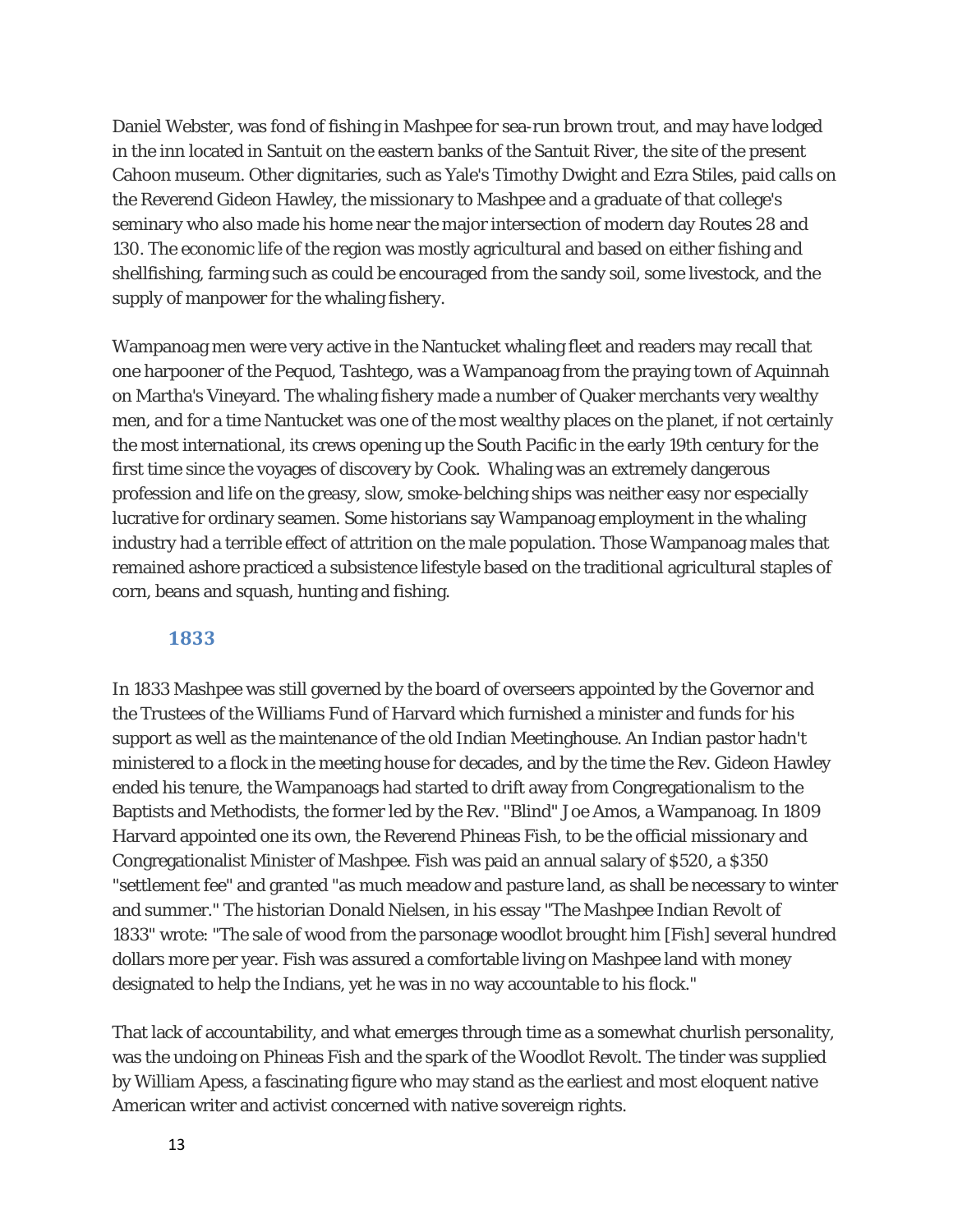## **William Apess**

Apess was born in Colrain, Massachusetts near the Vermont border in 1798 of mixed-ancestry, a so-called "half-breed" who's father may have been African American, but whose mother was fullblooded Pequot Indian originally from southeastern Connecticut. The Pequots were the victims of the first English [massacre,](http://en.wikipedia.org/wiki/Mystic_massacre) one that took place in Mystic, Connecticut in 1637 when a colonial militia surrounded a Pequot fort and killed 400 to 700 women, children and elderly (the ablebodied men were outside of the palisade scouting for the English force and thus spared until later hunted down and killed.)



I digress back two centuries to the first massacre of Indians on American soil only to lay down the foundation for Apess' subsequent activism as a voice for Indian rights. He was raised in terrible conditions, severely beaten by his grandmother at the age of four, raised as an unruly delinquent, raised as a foster child by white parents who despaired of his lying and thievery - traits he freely admits himself in his autobiography, *A Native of the Forest.* He enlisted in a New York state militia regiment bound for the Canadian front during the War of 1812 and became the object of much teasing by older soldiers in his regiment who amused themselves by giving Apess liquor and encouraging his drunkenness. Following the War, Apess lived an itinerant existence throughout southern New England working as a cook and a laborer, eventually falling in love with a Pequot girl also of mixed-race, who reformed his ways and helped him sober up and continue his limited education. She gave birth, a family was started and in 1815 Apess was ordained as a Methodist minister. The historian Barry O'Connell at the University of Massachusetts wrote: "William Apess was a nobody. Born into poverty in 1798 in a tent in the woods of Colrain, Massachusetts, his parents of mixed Indian, white, and possibly African American blood, this babe had attached to him nearly every category that defined worthlessness in the United States."

The Methodist tradition is one of an itinerant preacher who goes on the road to preach the word of God to whatever willing flock he can find along the way. In the spring of 1833 Apess, hearing about the thriving Wampanoag community in Mashpee, wrote to the Reverend Fish asking for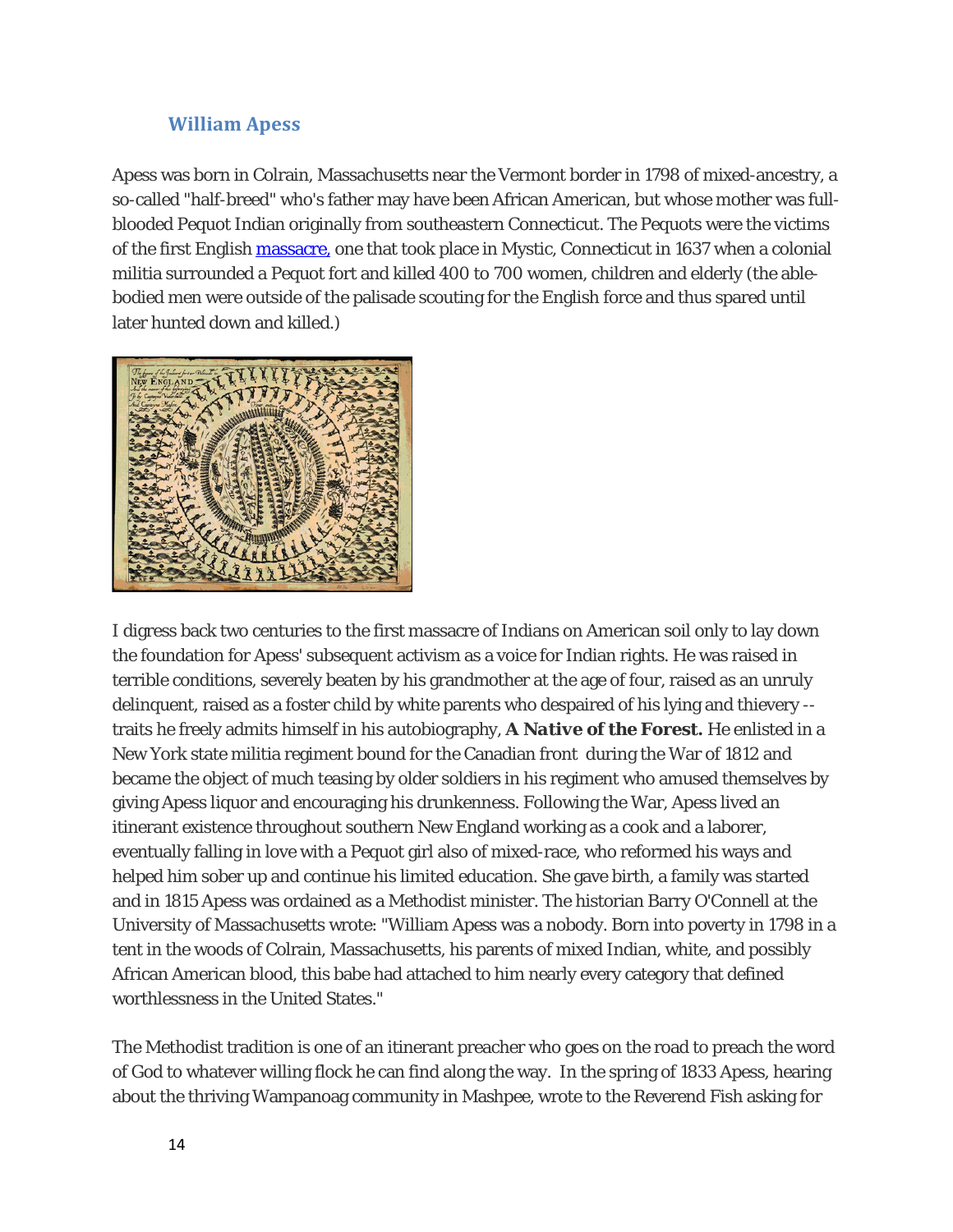an opportunity to visit and preach to his fellow Indians. Fish extended an invitation and Apess made his way to Cape Cod.

When Apess took the pulpit at the Old Indian Meetinghouse and began his sermon he became indignant as the lack of any native faces. The congregation was almost entirely white, comprised of worshippers from Cotuit and Santuit for the most part. Apess wrote:

"*I turned to meet my Indian brethren and give them the hand of friendship; but I was greatly disappointed in the appearance of those who advanced. All the Indians I had ever seen were of a reddish color, sometimes approaching a yellow, but now, look to what quarter I would, most of those who were coming were pale faces, and, in my disappointment, it seemed to me that the hue of death sat upon their countenances. It seemed very strange to me that my brethren should have changed their natural color and become in every respect like white men."*

Apess finished his sermon, thanked the Reverend Fish and the next morning sought out the leaders of the tribe to seek an explanation for why their most cherished building, their church, had been taken over by the whites. The leaders of the Wampanoags -- led by the popular Reverend Blind Joe Amos – gathered together , expressed their grievances with the whiteimposed system of oversight, the utter lack of any relationship to the Reverend Fish, and a litany of grievances around white incursions onto Mashpee lands. Apess. obviously a man of words accustomed to persuasion with his tongue, was also a born leader, and he emerged from those first meetings with the tribe as an "adopted" son of Mashpee, granted the trust and authority to represent the Wampanoags in their future dealings with the whites.

## **The Nullification Movement**

As a bit of historical context, 1833 was a time of profound foment in American politics that saw a great deal of chafing between the southern states and the Federal government, a friction that would, three decades later, lead to the War Between the States. In South Carolina, the hotbed of American secessionism, the US Senator John C. Calhoun had led a bitter fight against Federal tariffs under the auspices of "**nullification"** a long-standing point of Constitutional law that defined the rights of the states to reject or "nullify" Federal legislation and mandates. Apess seized on the contemporary awareness of nullification and applied it to the situation in Mashpee, drafting a manifesto and statement of grievances that in essence said Mashpee was a sovereign nation established by the land grants of Richard Bourne and was in no way subject to the laws and oversight of any government body other than its own. E.g. Mashpee was not subject to the laws of the Commonwealth of Massachusetts.

A petition was drafted and presented to the legislature in Boston. Among its resolutions: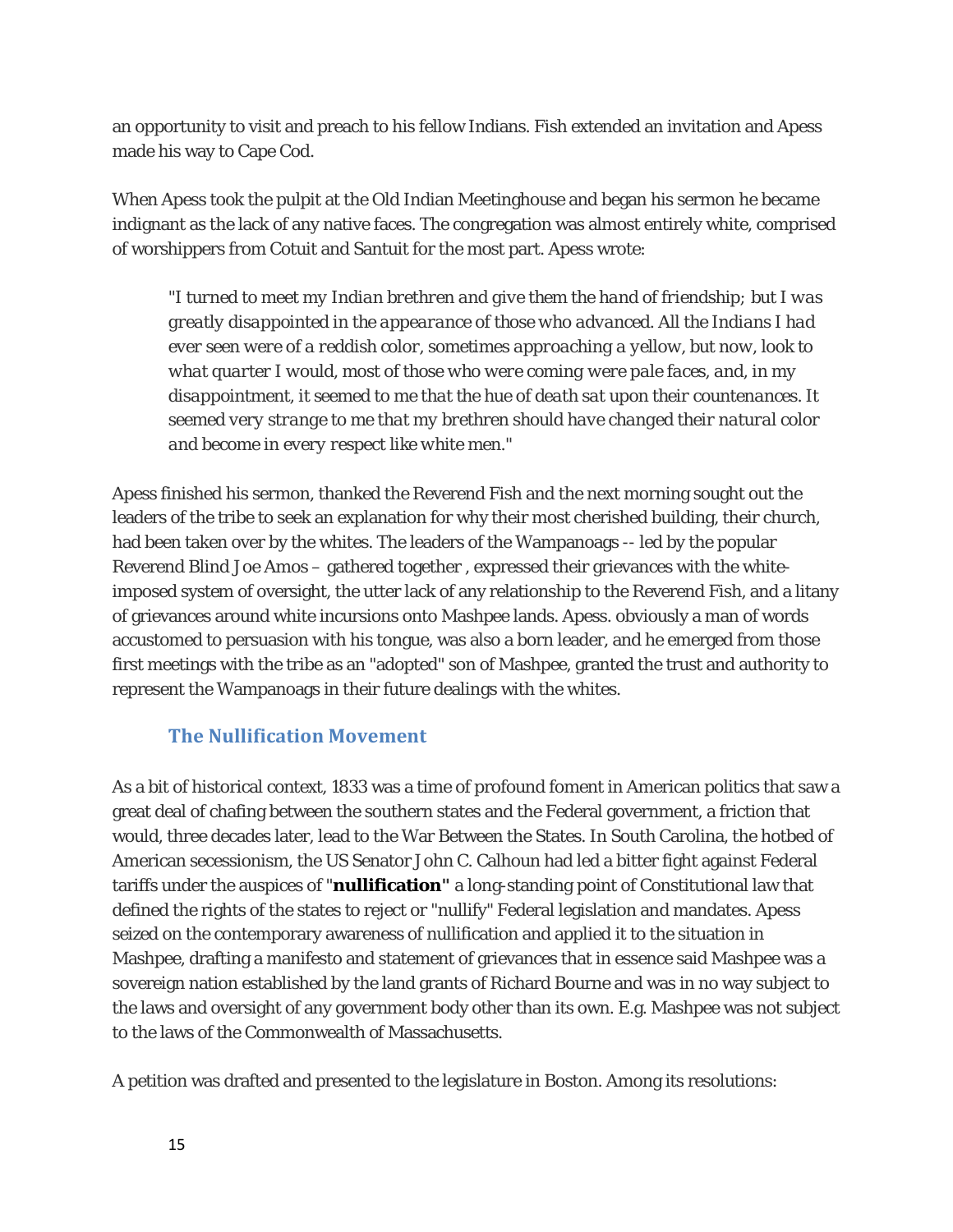"Resolved: That we as a tribe will rule ourselves, and have the right so to do for all men are born free and Equal says the Constitution of the County.

"Resolved: That we will not permit any white man to come upon our plantation to cut or carry of [sic] wood or hay any other article without our permission after the first of July next.

"Resolved: That we will put said resolutions in force after that date July next with the penalty of binding and throwing them from the plantation If they will not stay away."

A second petition was filed with Harvard calling for the removal of the Reverend Phineas Fish.

What Apess declared was at the time the very contemporary concept of "nullification" that had been sweeping the political debate in the nation's capital. Students of early American History know a central issue was the definition of federal versus state rights and striking a balance between local and central rule. In South Carolina, perhaps the most fervent hotbed of states rights, the US Senator John C. Calhoun had lobbied vigorously in Congress to shift power from the federal government back to the states, and the South Carolina legislature has passed an "Ordinance of Nullification" declaring some pernicious and unpopular federal tariffs to be unconstitutional. Apess seized on this political concept of "nullification" and afterwards, in his account of the Woodlot Revolt, referred to it as an act of nullification by the Wampanoags, essentially a rejection of the concept that Mashpee and its natives were subject to the laws of the United States of America and the Commonwealth of Massachusetts. Nullification, in the context of the events of 1833, was a statement of sovereign status, in essence declaring the "plantation of Marshpee" to be its own political entity, an "island" ruled by its people, and not the laws of those towns and counties and state that surrounded it like an ocean of American regulations.

Nullification for the Wampanoags was nothing less than a declaration that they rejected the paternal overseer system, rejected the authority of Harvard College to select its minister, and that they were going to revert to the intentions of Richard Bourne in declaring Mashpee to be an autonomous place owned by Wampanoags, governed by Wampanoags, and free from the rule of American law.

## **The natives get restless**

The reaction of the legislature was somewhat benign, but locally, one can imagine the reaction of the whites in Barnstable, Sandwich and Falmouth to the Wampanoag declaration of independence and the setting of a deadline of July 1, 1833 for all whites to evacuate Mashpee. In the **Barnstable Patriot**, the editor, one Sylvanus Bourne Phinney wrote that Apess had been distributing his pamphlet: "*Experiences of Five Christian Indians of the Pequot Tribe"* and stirring up some ugly emotions: "The teachings of this man are calculated to excite the distrust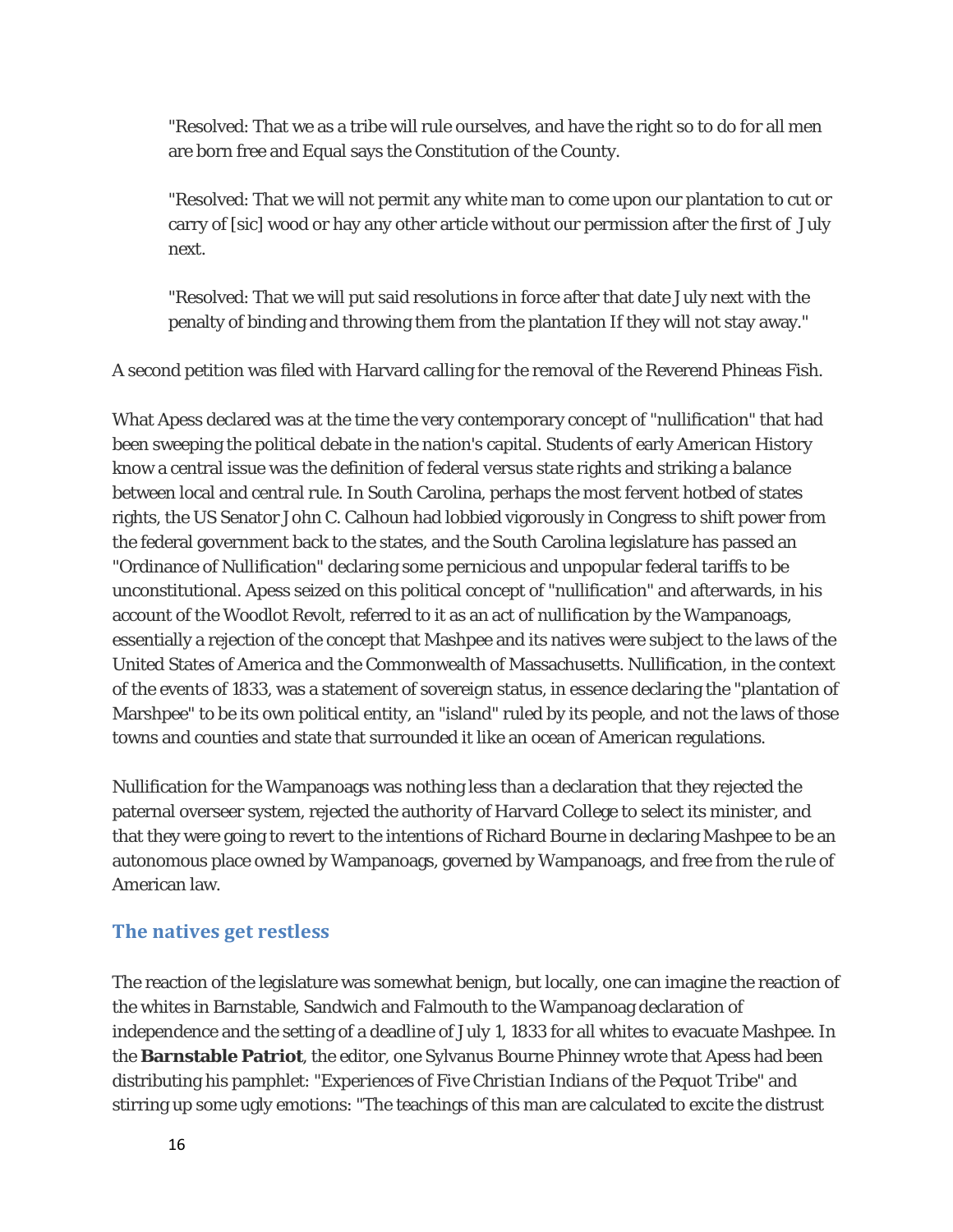and jealousy of the inhabitants towards their present guardians and minister and with his pretensions to elevate them to what we all wish they might be, he will make them, in their present ill-prepared state for such preaching, ten times more turbulent, uncomfortable, unmanageable and unhappy than they are now."



Barnstable Patriot Editor, Sylvanus Bourne Phinney

After the Wampanoag delegation led by Apess filed their petitions on Beacon Hill in June, 1833, they returned to the Cape "mistakenly supposing Governor Levi Lincoln approved of their reforms." In fact, other than the local whites in the towns surrounding Mashpee, and the Reverend Phineas Fish, no one appeared to take the Wampanoags seriously.

Later that month the tribe notified the treasurer of the Board of Overseers, Obed Goodspeed, to turn over the plantation's books and other papers. A tribal council was formally elected on June 25 and public notices were printed and displayed so that "said Resolutions be enforced." On June 26, Reverend Fish was told "be on the Lookout for another home. We of no Indian that has been converted under your preaching and from 8 to 12 only have been your Constant Attenders. We are for peace rather than anything else but we are satisfied we shall never enjoy it until we have our rights."

This got the Reverend Fish's attention. In panic at the unrest around him, the priggish clergyman wrote a letter to Governor Lincoln and had his predecessor's son, Gideon Hawley, Jr., deliver it on horseback to Lincoln at the governor's home in Worcester. Apess wrote afterwards that Fish wrote: "...the Indians were in open rebellion and that blood was likely to be shed .. It was reported and believed among us that he said we had armed ourselves and were prepared to carry all before us with tomahawk and scalping knife; that death and destruction, and all the horrors of a savage war, were impending; that of the white inhabitants some were already dead and the rest dreadfull alarmed! An awful picture indeed."

The deadline of July 1 was only a few days away.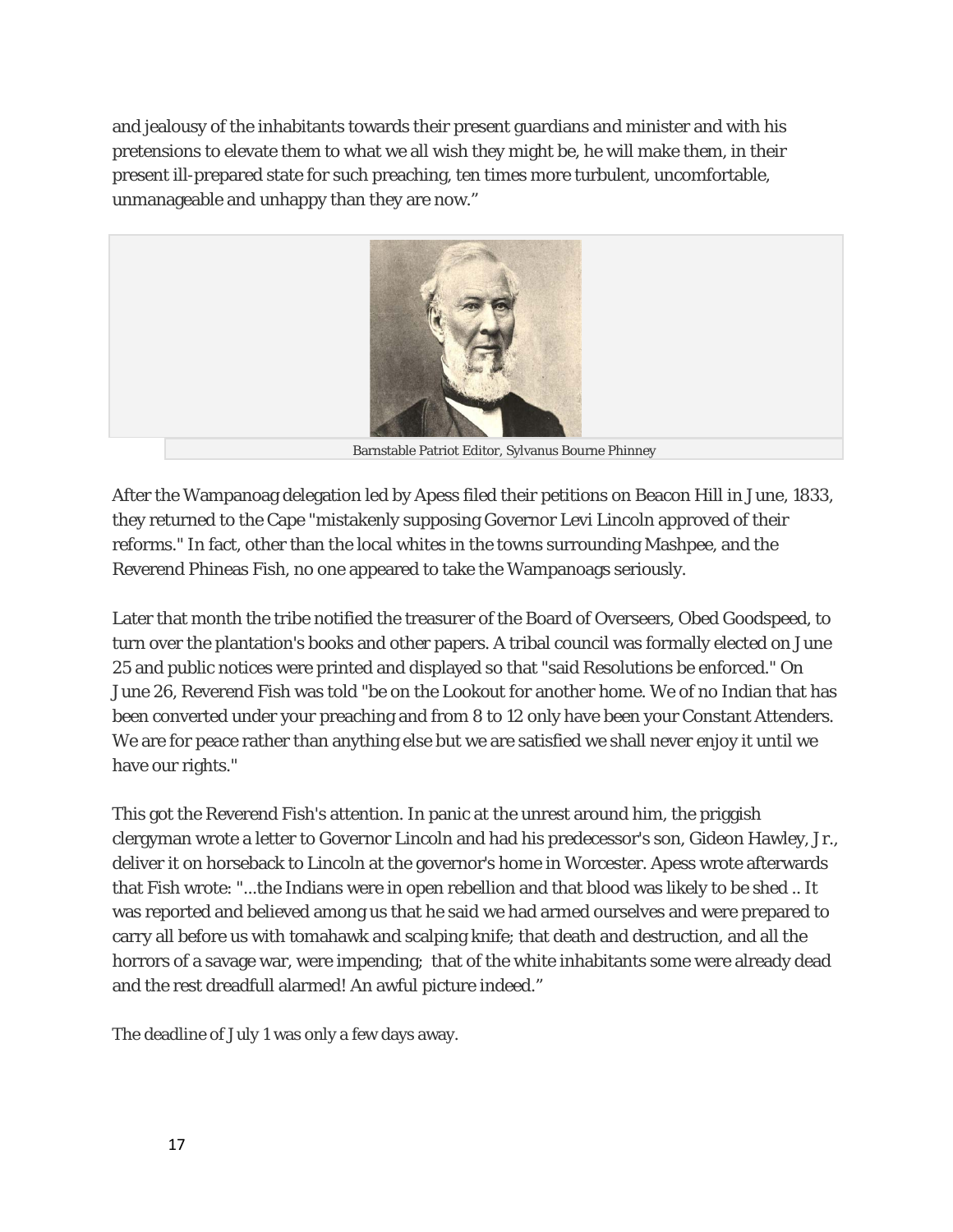## **The Woodlot Revolt**

The woodlots of Mashpee were mostly probably near the Santuit River in the immediate vicinity of Reverend Fish's parsonage which abutted Santuit less than a mile south of the Trout Mound grave. Given the need to haul the cordwood to Cotuit Bay for shipment to Nantucket, and the arrangement which permitted the Reverend Fish to lease logging rights to help defray his living expenses and the costs of the Indian Meetinghouse, one can assume the location of the woodlot at the center of this story of rebellion and nullification was somewhere near the current intersection of Routes 28 and 130 near the historical center of Wampanoag life near the nexus of the herring run and Santuit Pond. The lots were worked by two brothers, Joseph and William Sampson, sons of Squire Josiah Sampson, the landowner who built "Sampson's Folly" on the Old Kings Road and owned the grist mill on the Santuit River near the site of Maushop Stables, a horse farm and equestrian center near greens and fairways of the modern Willowbend golf course. The Sampsons were Cotuit gentry, an old colonial family intermarried with the Crockers, perhaps the oldest and most venerable clan in colonial Santuit. They were landowners, and [Sampson](http://www.churbuck.com/wordpress/wp-content/uploads/2014/01/williamsampson1.jpg)'[s Island, the sand spit at](http://www.churbuck.com/wordpress/wp-content/uploads/2014/01/williamsampson1.jpg) the head of Cotuit Bay is named for them.



The Sampson brothers probably had a crew of men, perhaps

even Wampanoags, to help them clear, cut, and stack the scrub oak and pine. Oxen were the preferred beast of burden on Cape Cod, so one can picture a group of men, in shirtsleeves on a humid summer morning, toiling in the shady woods with the back breaking task of loading chopped piles of wood onto wagons for the two mile trip down a sandy Main Street to the piers around Cotuit's Hooper's Landing. It would have been of no surprise to the Sampsons or any white man living in the area, that the tribe was agitated and looking for a confrontation. In fact, Apess wrote afterwards the Sampsons "were known to have vowed to disregard the Mashpee's declarations" to stay out of Mashpee. The events of July 1, 1833, a deadline declared by Apess and the tribe in their grievances were foretold and to be expected: the Reverend Fish's panicked missive to the Governor, the shrill attention paid to the affair in the *Barnstable Patriot,* and the fact that most of the congregation in the "Indian" meetinghouse were white parishioners from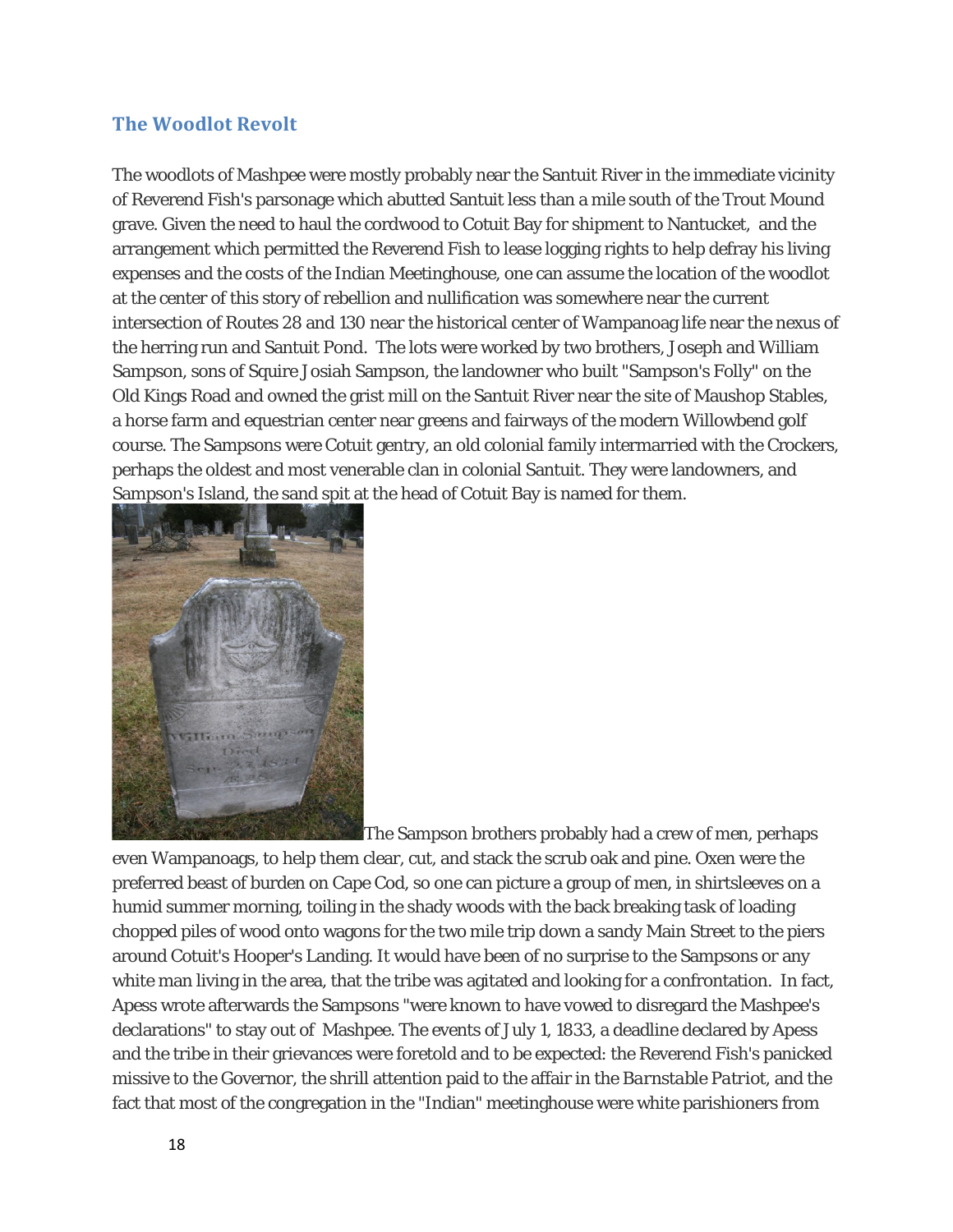Santuit and Cotuit doubtlessly made the Wampanoag's growing unrest a topic of hot discussion and the source of great fear. The events that took place that Monday morning had been set into motion months before.

It began when Apess went for a "walk" in the woods that morning. The Sampsons and two other men were loading wood onto a wagon. Doubtlessly they had been working the lot for sometime, the sounds of axes and saws and their labor announcing their intention for sometime, so while Apess' account of the events makes it appear it was a chance encounter, on may assume he was out looking for trouble at a known location of white incursion.

Apess confronted the four whites, told them to unload the wagons and leave, and when they refused, he left to gather some support, returning soon thereafter with eight Wampanoag men.

No punches were thrown or weapons brandished. There is no record of a fight or assault of any kind and the confrontation ended with the departure of the whites from Mashpee back over the Santuit River to Cotuit. And so ended one of the first acts of peaceful civil disobedience by a native tribe in the history of the United States, an act made by one of the first tribes to be subjugated, defeated and assimilated by the whites, a precursor to decades of rebellion, atrocity and contempt between other tribes as the country expanded west to find its manifest destiny and uprooted one tribe after another. Wounded Knee, Little Big Horn, the Trail of Tears ... what happened in the woods that morning was perhaps the first and most overlooked statement of independence and revolt by a native tribe in the two hundred year history of white/Indian relations.

## **Arrest and Aftermath**

As Apess and the Wampanoags made their stand, Governor Lincoln had been roused by the Reverend Fish's panicked missive and sent a personal emissary, one Josiah Fiske, a member of the Governor's Council, to Mashpee to investigate. Fiske arrived the following day, July 2, 1833 and spread the word that he wanted to meet with the tribe on Wednesday the 3rd. Fiske carried instructions from the Governor to "confine your actions to the application of the civil power...the Sheriff will, with your advice, call out the posse comitatus, and should there be reasons to fear the efficiency of this report, I will be present personally, to direct any military requisitions."

Governor Lincoln was on the verge of sending in the militia to quell the Wampanoag rebellion.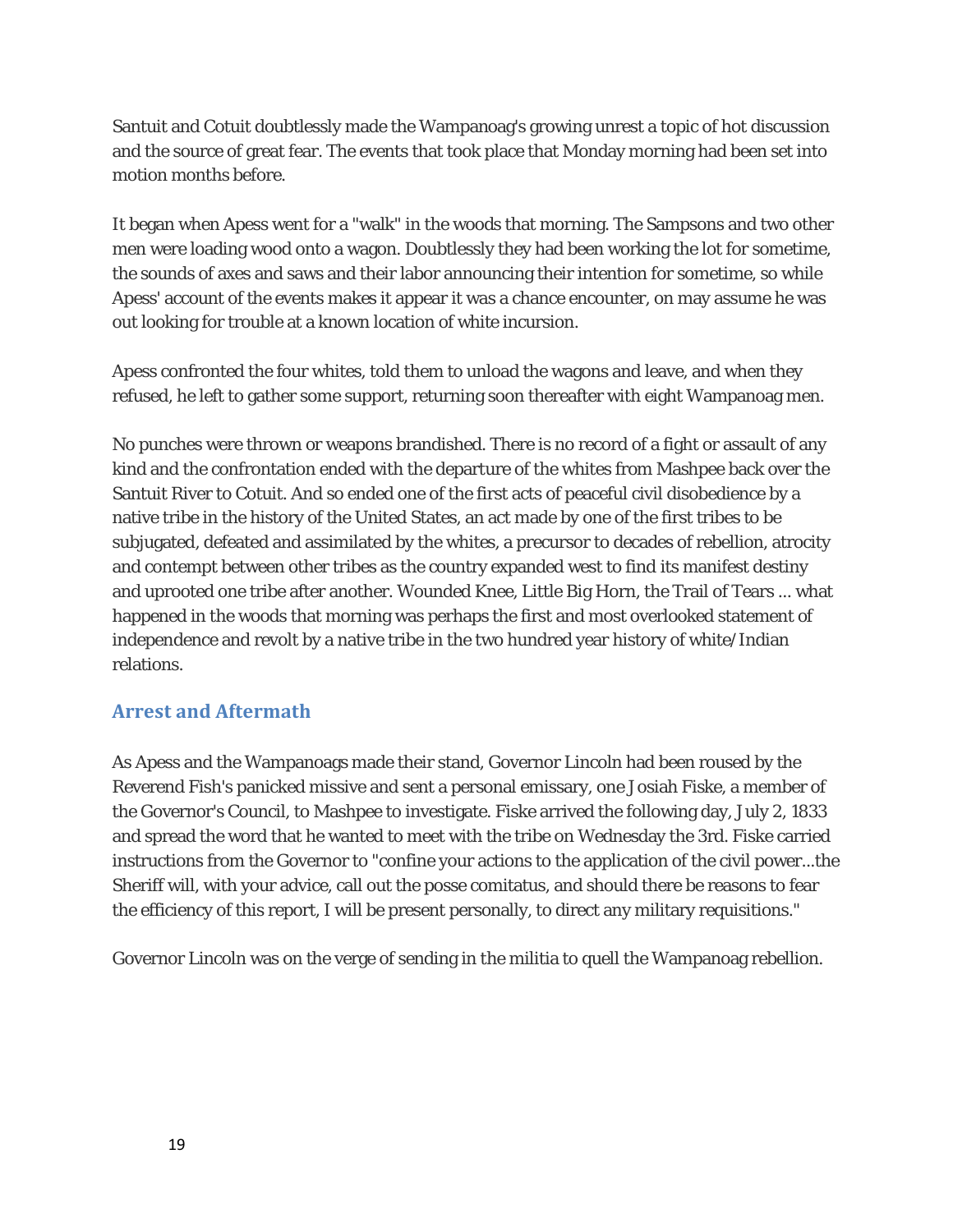

Governor Levi Lincoln

No one showed up to Fiske's meeting. In a classic power play, the tribe refused to acknowledge Fiske and instead, the president of the tribe, Daniel Amos,delivered to Fiske an invitation to meet the tribe at the meetinghouse. Ironically, the tribe, so alienated from the historic building given to them by Richard Bourne, a church that had turned its back on them and become a place of worship for Cotuit's whites, didn't have a key to their own meetinghouse and had to break in to open the door.

Fiske arrived at the meeting with the sheriff of Barnstable County, John Reed, in a display of legal force. Reed told the tribe they were breaking the law and Apess indignantly replied: *"...the laws ought to be altered without delay, that it was perfectly manifest they were unconstitutional; and that, even if they were not so, there was nothing in them to authorize the white inhabitants to act as they had done."*

Whatever the eloquent Pequot activist said on July 4, 1833 to Fiske and Sheriff Reed, it didn't matter. Apess was arrested on the spot by Reed and hauled off to jail in Barnstable village where he was arraigned on charges of inciting a riot and trespassing. Fiske immediately wrote the Governor that the arrest "had the desired effect" and that the rebellion was crushed. He described Apess' arrest: "The Indians seemed to have forgotten for a moment that they had muskets with them, and looked with perfect amazement at the sheriff when he had taken their champion from the Moderator's seat in the meetinghouse and conducted him with great dignity to a seat in his carriage at the door."

Apess was released on bail after a few nights in jail and returned to Mashpee. The whites in Cotuit and throughout the Cape were not pleased that he was free. Apess wrote: "They bellowed like mad bulls and spouted like whales mortally gored by the harpoon, I do not think the figure of speech would be too strong. There was a great deal of loose talk and a pretty considerable uproar."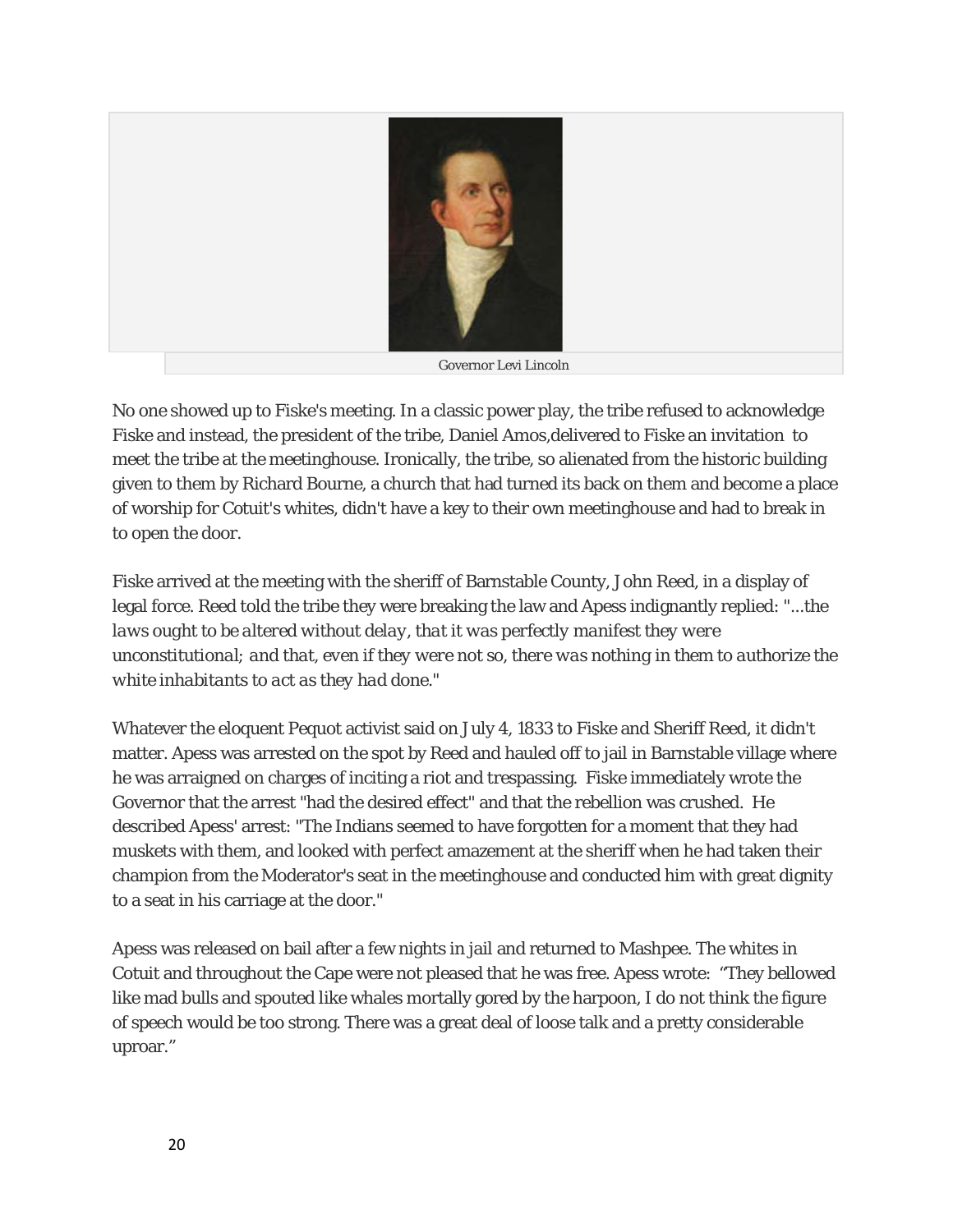## **The Defense**

No one expected that Apess would be able to keep up his agitation for long, and certainly no one expected a white man to come to his defense. But one brilliantly did, a Cape Cod native and attorney, Benjamin F. Hallett. Born in Barnstable, educated at Brown, Hallet studied the law and began a career as a liberal journalist in Providence, the progressive traditional refuge of liberalism and tolerance founded by Roger William in reaction to the tyrannical strictures of the old witch burning Puritans. Hallett went on to be editor of the *Boston Advocate* and the *Boston Daily Advertiser --* this was the golden age of very politically biased newspapers and Hallett's were definitely far to the left, presaging the abolitionist movement blossoming among the intellectual Brahmins of Boston and Concord. An active Democrat, Hallett was anti-Masonic and very outspoken. He ran unsuccessfully for Congress later in his career, and eventually was appointed the United Stated District Attorney for Massachusetts by President Franklin Pierce.



Benjamin Hallett

Apess could not have asked for a better defender than Hallett. Not only was Hallett a Cape Codder, he was a skilled and excellent litigator backed by the power of his own newspaper. Hallett made Apess famous among the abolitionists of Boston, rallying to the Pequot minister's defense the sympathies of what would become the most disruptive political force in the mid-1800s. Hallett defended Apess on the charges, had them dismissed, but promptly took the case further by filing legislation on Beacon Hill to resolve the status of the tribe once and for all. He argued: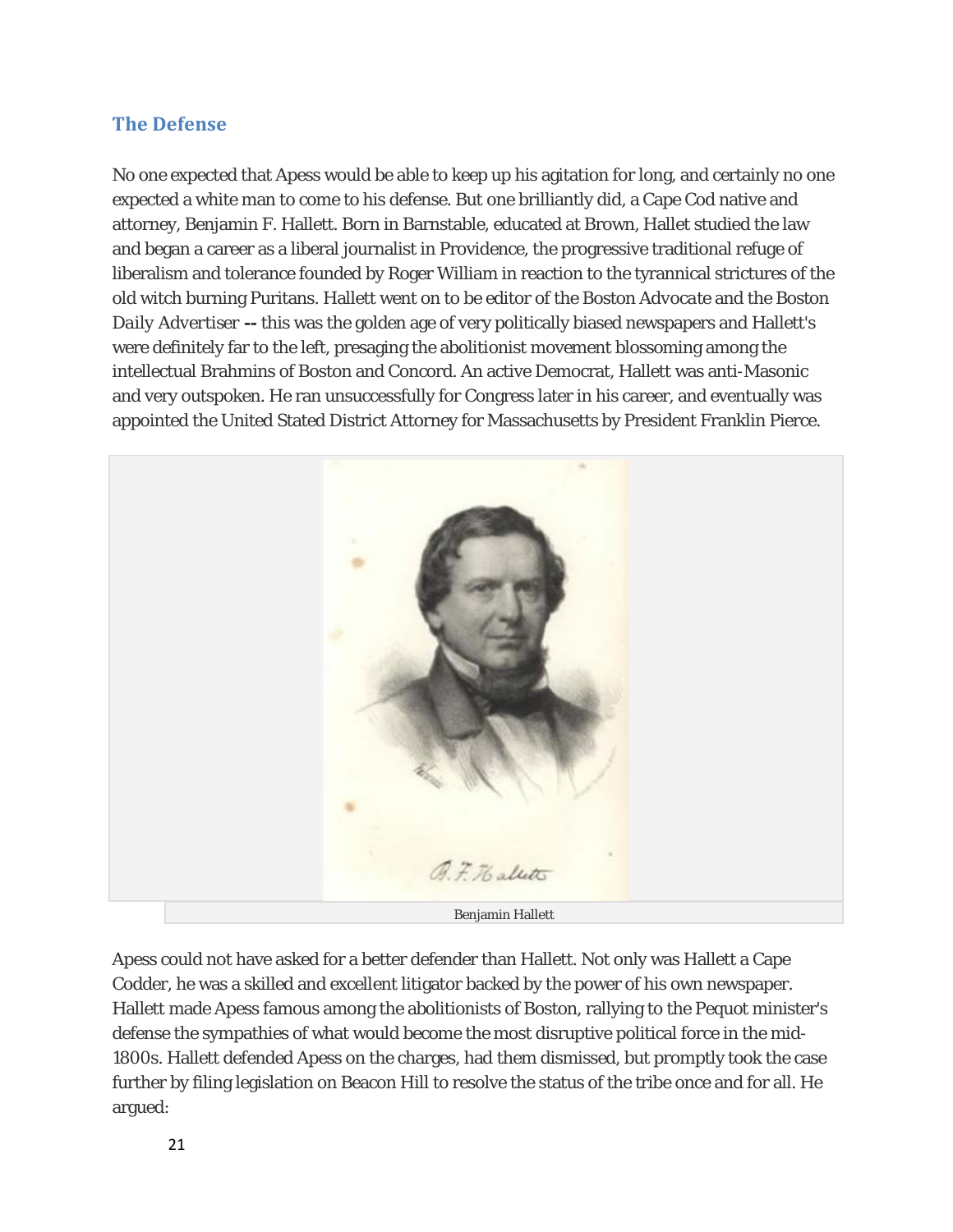- 1. The Mashpee Wampanoags never consented to the white's "guardian" system that took control of their finances and affairs via the board of overseers.
- 2. The actions of the whites towards the Wampanoags, beginning with the formation of the plantation by Bourne, and then thereafter, respected the Wampanoag's superior title to the land. This was key in that the English legal system cherished the concept of private property and deeds, something utterly foreign to the Wampanoags but which they were blessed with by the foresight of Bourne in creating and deeding to them the lands of Mashpee for their own use and not the use or sale to the whites.
- 3. Finally, Hallett seized on the fact that there was no treaty in place between the whites and the Wampanoags as was the case with other tribes in the mid- and far-western parts of the country. Because there was no treaty defining their status, the Wampanoags -- Hallett argued -- they remained a sovereign nation subject to no white laws or taxation.

Accompanied by Apess, Joseph Amos and Issac Combs, Hallett went to the state house in Boston to make his case for Wampanoag independence. The legislature agreed and in March 1834, the legislature abolished the board of overseers, appointed a one-person "commissioner" to act at the State's liason with the tribe, and refused to intervene with the religious issues defined by the situation concerning Phineas Fish and his "employer:" Harvard College. Harvard's President Josiah Quincy dispatched the Reverend James Walker to travel to Mashpee and report on the spiritual situation. Apess, for reasons unknown, renounced his Methodist ordination and started his own "Free and United Church" while Blind Joe Amos continued to lead the popular Baptist Congregation and Phineas Fish muddled along with his all white Congregationalists who raised the funds to build him a church of his own in Santuit (it isn't clear if Fish ever preached another sermon after the July 4, 1833 meeting in the Indian Meetinghouse that resulted in Apess' arrest, but he eventually moved into his own church within Santuit proper.

Harvard's emissary, Reverend Walker, wrote in a report entitled "Facts in Regard to the Difficulties at Marshpee" that Apess was "now understood to be rapidly losing the Indians' confidence and not without good reason."

## **Conclusion**

While all but forgotten until Apess' memoirs were republished in the 1990s, the Mashpee Woodlot Revolt stands as a significant milestone in native-white relations in America. The Wampanoags enjoyed a period of self-rule until 1870 when the tribe eventually petitioned the Commonwealth to incorporate Mashpee as a town, a controversial move sought by non-Wampanoag spouses who wanted the same rights they had enjoyed outside of the plantation such as the vote. Harvard stopped the practice of sending ministers to Mashpee. Fish moved out of town and continued to minister to his flock in his new church in Santuit.